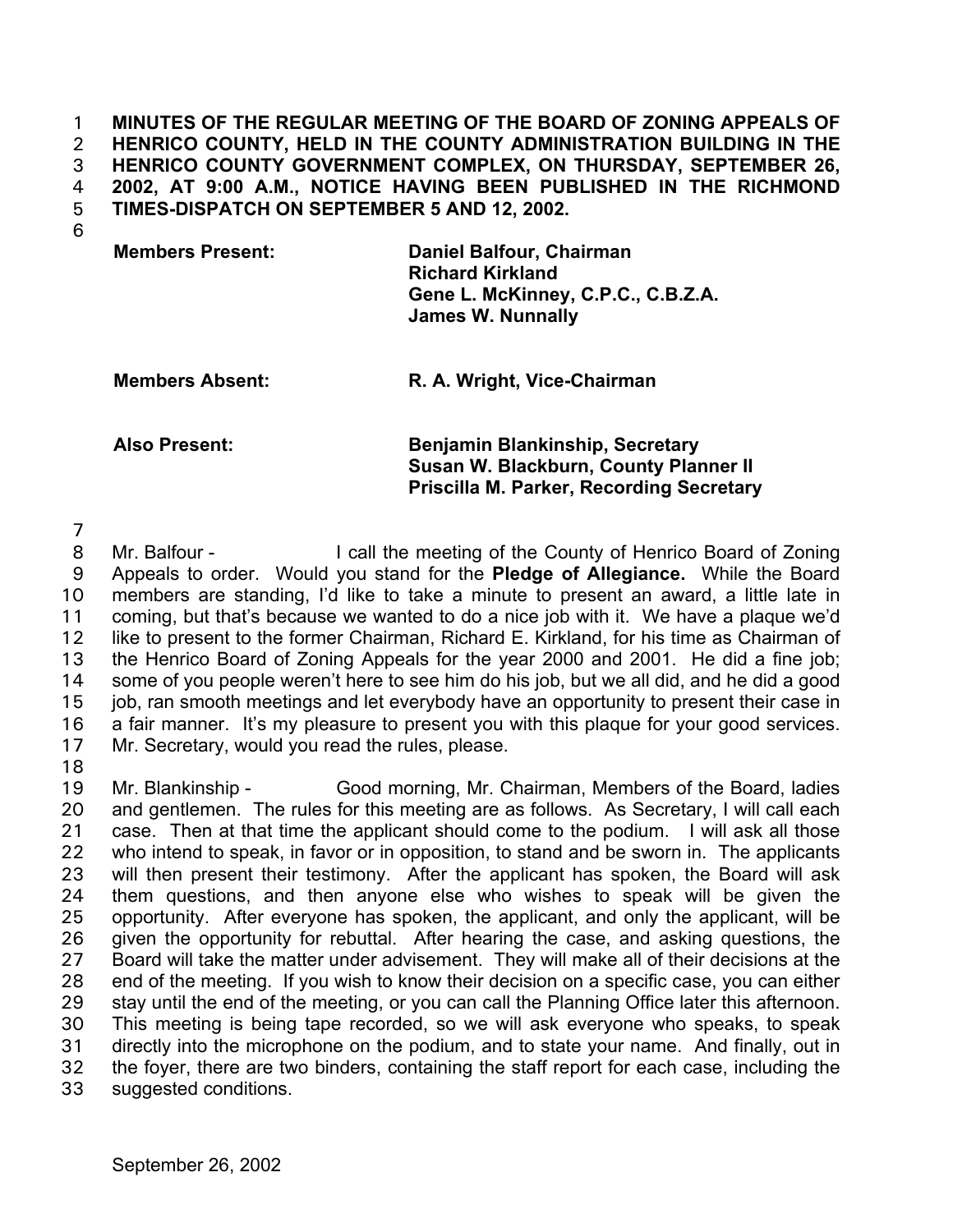34 35 36 Mr. Balfour - Thank you sir. Do we have any requests for withdrawals or deferrals?

37

51

53

57

- 
- 38 39 40 Mr. Blankinship - We don't have any deferrals or withdrawals, but I will tell you I got one phone call from someone who is stuck in traffic, so we may have one to pass by.
- 41 42 43 44 45 46 47 48 49 50 **A -141-2002 MARIA HUSKERSON POLLARD** requests a variance from Sections 24-94 and 24-9 of Chapter 24 of the County Code to build a one-family dwelling at 514 Dabbs House Road (Parcel 808-726- 0146), zoned A-1, Agricultural District (Varina). The lot width requirement and public street frontage requirement are not met. The applicant has 12 feet lot width and 12 feet public street frontage, where the Code requires 150 feet lot width and 50 feet public street frontage. The applicant requests a variance of 138 feet lot width and 38 feet public street frontage.
- 52 Mr. Balfour - Would you raise your right hand and be sworn in please.
- 54 55 56 Mr. Blankinship - Does anyone else intend to testify on this case? Do you swear that the testimony you are about to give is the truth, the whole truth, and nothing but the truth, so help you God?
- 58 59 60 61 62 63 64 65 66 67 68 69 70 Mr. Huskerson - I do. My name is Henry Huskerson. I live at 8404 Fredonia Road, Henrico. This property is my sister's, and I submitted the paperwork for her some time ago. This property my parents purchased in 1949. In 1979 they built a new home near the front of the property, which you can see. All the siblings gave my sister the 4 acres some time ago to build a home on. When they built a new home in 1979, we left the entranceway to the old home place as a driveway to get to the old property, so it's not landlocked. The home she plans to build is comparable to the homes in the area, and it's going to be about 800 feet from Dabbs House Road, so it's going to be back in a wooded area. It's 800 feet from Dabbs House on the one side; on the east side, it's going to be about 600 feet, because the road goes around like a horseshoe. I've spoken to most of the people in the general area, I may have missed one or two, but nobody was opposed to our building back there. It would be no problem for them.
- 71 Mr. Balfour - Any questions of Mr. Huskerson?
- 72
- 
- 73 74 75 76 Mr. Blankinship - Mr. Chairman, if you don't mind, I'd like to ask him a question. We weren't able to work this out when we drafted the staff report, but we have suggested a condition that the new house share the same driveway entrance as the existing house. Was that the plan, or had you intended ………….
- 77
- 78 79 Mr. Huskerson - Well yes, because the new home would be on that, as you can see the narrow strip there, that's the old driveway to the old home place. So we'd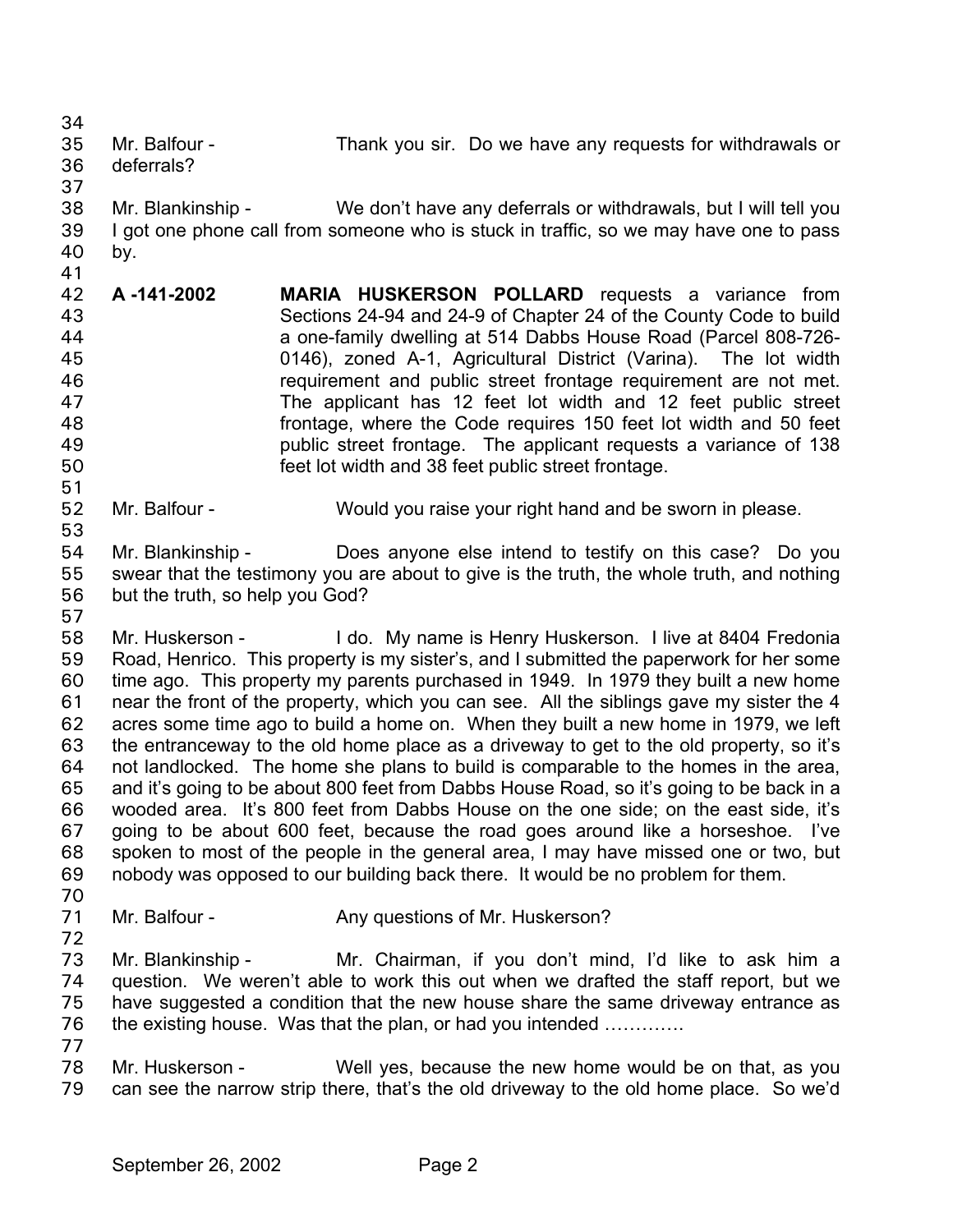80 use the same one. That's my home right there in the front. I have no problem with that. 81 82 83 84 85 86 87 88 89 90 91 92 93 94 95 96 97 98 99 100 101 102 103 104 105 106 107 108 109 110 111 112 113 114 115 116 117 118 119 120 121 122 123 124 125 Mr. Balfour - It looks like a pretty drive. Any other questions? Mr. McKinney - The Mr. Huskerson, you said you live on Fredonia? Mr. Huskerson - I live on Fredonia, yes. This is my home here though, also. Mr. McKinney - So you live in Wildwood, Chamberlayne Farms? You're one of my neighbors. Mr. Huskerson - Right, right, right down the street from you I think. Mr. Balfour - Any other questions? Thank you sir. After an advertised public hearing and on a motion by Mr. Kirkland, seconded by Mr. McKinney, the Board **granted** application **A-141-2002** for a variance to build a onefamily dwelling at 514 Dabbs House Road (Parcel 808-726-0146). The Board granted the variance subject to the following conditions: 1. This variance applies only to the lot width and public street frontage requirements. All other applicable regulations of the County Code shall remain in force. 2. At the time of building permit application, the applicant shall submit the necessary information to the Department of Public Works to ensure compliance with the requirements of the Chesapeake Bay Preservation Act and the code requirements for water quality standards. 3. Connections shall be made to public water and sewer. 4. The property shall be served by the driveway to 510 Dabbs House Road. The owners of the property, and their heirs or assigns, shall share responsibility for maintaining access to the property. Affirmative: Balfour, Kirkland, McKinney, Nunnally 4 Negative: 0 Absent: Wright 1 The Board granted this request, as it found from the evidence presented that, due to the unique circumstances of the subject property, strict application of the County Code would produce undue hardship not generally shared by other properties in the area, and authorizing this variance will neither cause a substantial detriment to adjacent property nor materially impair the purpose of the zoning regulations. **A -142-2002 HOLLY AND RICK MEARS** request a variance from Section 24-94 of Chapter 24 of the County Code to build an addition at 11005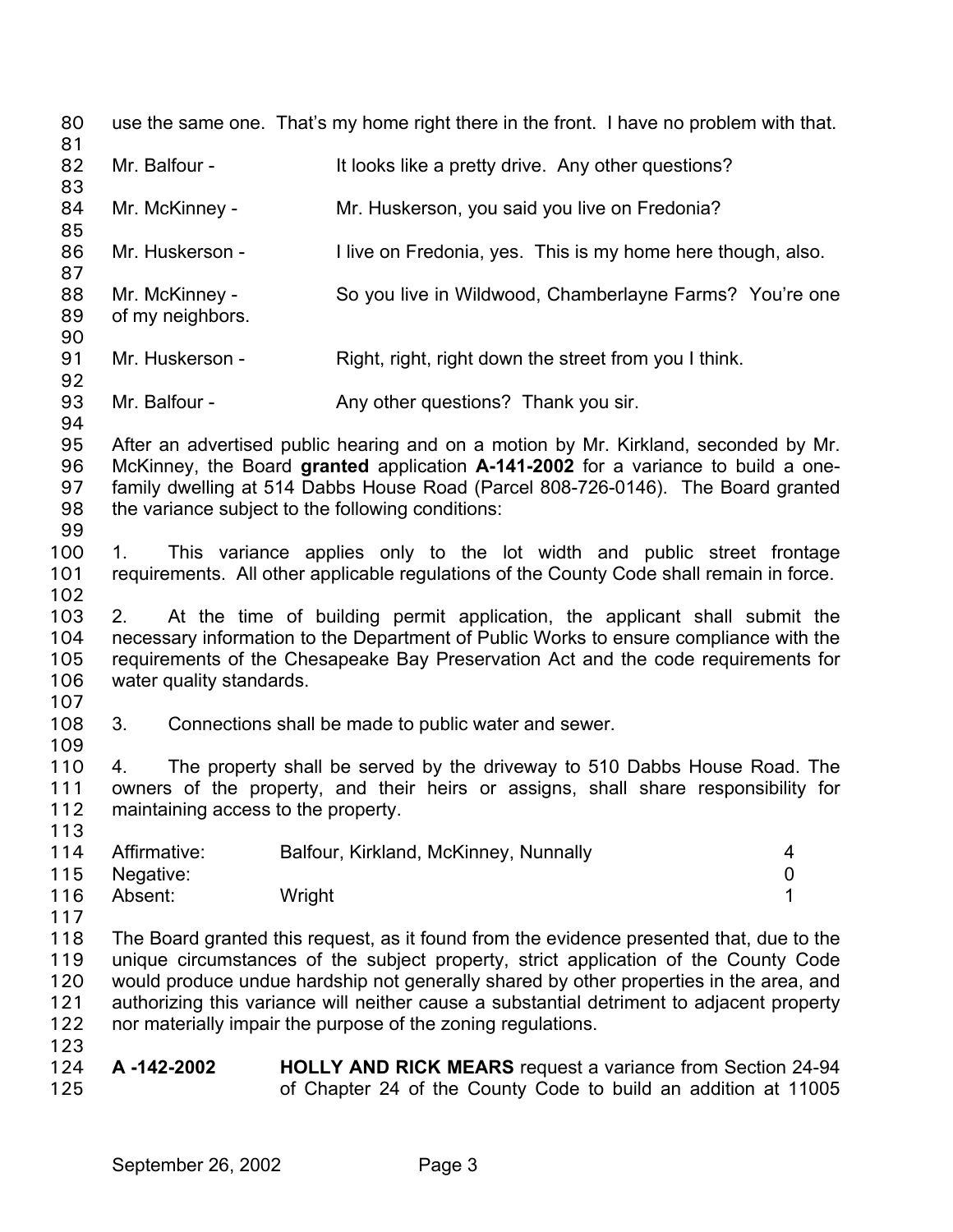New Harvard Court (Wyndham) (Parcel 741-781-6753), zoned R-3C, One-family Residence District (Conditional) (Three Chopt). The rear yard setback is not met. The applicants propose 37 feet rear yard setback, where the Code requires 40 feet rear yard setback. The applicants request a variance of 3 feet rear yard setback. 126 127 128 129 130 131 132 133 134 135 136 137 138 139 140 141 142 143 144 145 146 147 148 149 150 151 152 153 154 155 156 157 158 159 160 161 162 163 164 165 166 167 168 169 170 171 Mr. Balfour - Any others expect to testify in this matter? Would you raise your right hand and be sworn. Mr. Blankinship - Do you swear that the testimony you are about to give is the truth, the whole truth, and nothing but the truth, so help you God? Ms. Mears - Yes I do. Holly Mears. We wanted to build an addition onto our bedroom, for more storage and more closet space. We're a little bit limited, because we don't have a basement, and an unfinished attic. It's difficult with a lot line, we're in a pie-shaped lot in the back, so we're hitting the setback in the back by a little bit under 3 feet. Mr. Balfour - I see. Are there any questions of Ms. Mears? Mr. Kirkland - The Yes ma'am. When did you purchase your home? Ms. Mears - In 1995. Mr. Balfour - Any other questions? Did you purchase this house new, was it built for you? Ms. Mears - No, it was already built; it was 2 years old. Mr. Balfour - Any other questions? I think that will do it. Thank you. After an advertised public hearing and on a motion by Mr. McKinney, seconded by Mr. Kirkland, the Board **granted** application **A-142-2002** for a variance to build an addition at 11005 New Harvard Court (Wyndham) (Parcel 741-781-6753). The Board granted the variance subject to the following conditions: 1. Only the improvements shown on the plan filed with the application may be constructed pursuant to this approval. No substantial changes or additions to the layout may be made without the approval of the Board of Zoning Appeals. Any additional improvements shall comply with the applicable regulations of the County Code. 2. The new construction shall match the existing dwelling as nearly as practical. Affirmative: Balfour, Kirkland, McKinney, Nunnally 4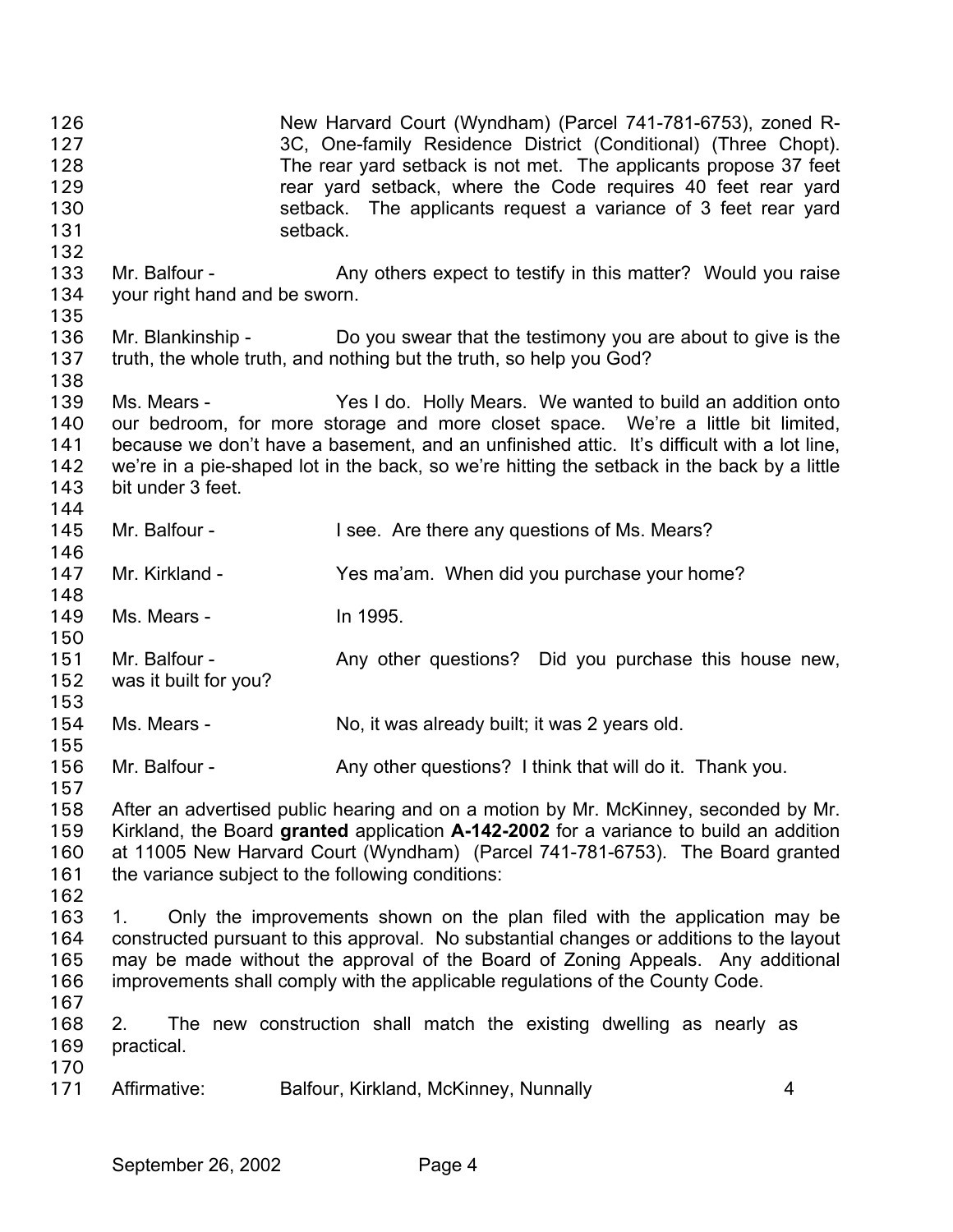| 172<br>173<br>174                                                         | Negative:<br>Absent:                        | Wright                                                                                                                                                                                                                                                                                                                                                                                                                                                                                                                                                                                                                                                                                                                                                                                                                                                                              | 0<br>1 |
|---------------------------------------------------------------------------|---------------------------------------------|-------------------------------------------------------------------------------------------------------------------------------------------------------------------------------------------------------------------------------------------------------------------------------------------------------------------------------------------------------------------------------------------------------------------------------------------------------------------------------------------------------------------------------------------------------------------------------------------------------------------------------------------------------------------------------------------------------------------------------------------------------------------------------------------------------------------------------------------------------------------------------------|--------|
| 175<br>176<br>177<br>178<br>179<br>180                                    |                                             | The Board granted this request, as it found from the evidence presented that, due to the<br>unique circumstances of the subject property, strict application of the County Code<br>would produce undue hardship not generally shared by other properties in the area, and<br>authorizing this variance will neither cause a substantial detriment to adjacent property<br>nor materially impair the purpose of the zoning regulations.                                                                                                                                                                                                                                                                                                                                                                                                                                              |        |
| 181<br>182<br>183<br>184<br>185<br>186<br>187<br>188<br>189               | A-143-2002                                  | <b>DELAINE MOORE</b> requests a variance from Section 24-95(i)(2)a of<br>Chapter 24 of the County Code to build a detached garage at 9716<br>Purcell Road (East Jenningsville) (Parcel 770-759-5086), zoned R-<br>4, One-family Residence District (Brookland). The accessory<br>structure size requirement is not met. The applicant proposes 960<br>square feet of accessory structure floor area, where the Code<br>allows 683 square feet. The applicant requests a variance of 277<br>square feet of accessory structure floor area.                                                                                                                                                                                                                                                                                                                                           |        |
| 190<br>191                                                                | Mr. Balfour -                               | Any others to testify in this matter?                                                                                                                                                                                                                                                                                                                                                                                                                                                                                                                                                                                                                                                                                                                                                                                                                                               |        |
| 192<br>193<br>194                                                         | Mr. Blankinship -<br>pertains to this case. | Mr. Chairman, there is a letter at each person's place that                                                                                                                                                                                                                                                                                                                                                                                                                                                                                                                                                                                                                                                                                                                                                                                                                         |        |
| 195<br>196                                                                | Mr. Balfour -                               | Would you raise your right hand and be sworn in please.                                                                                                                                                                                                                                                                                                                                                                                                                                                                                                                                                                                                                                                                                                                                                                                                                             |        |
| 197<br>198<br>199<br>200                                                  | Mr. Blankinship -<br>please.                | Do you swear that the testimony you are about to give is the<br>truth, the whole truth, and nothing but the truth, so help you God? State your name                                                                                                                                                                                                                                                                                                                                                                                                                                                                                                                                                                                                                                                                                                                                 |        |
| 201<br>202<br>203                                                         | Mr. Davis -                                 | I do. H. L. Davis; I'm Harvey L. Davis, the father of DeLaine<br>Moore, and subcontractor of this project.                                                                                                                                                                                                                                                                                                                                                                                                                                                                                                                                                                                                                                                                                                                                                                          |        |
| 204<br>205<br>206                                                         | Mr. Balfour -<br>to?                        | Do you have a copy of the letter that Mr. Blankinship referred                                                                                                                                                                                                                                                                                                                                                                                                                                                                                                                                                                                                                                                                                                                                                                                                                      |        |
| 207<br>208<br>209<br>210<br>211<br>212<br>213<br>214<br>215<br>216<br>217 | Mr. Davis -                                 | When I presented the plans for this project a while back, the<br>lady that I was working with in the Planning Office did change the roof structure of this.<br>We were going with a short truss that was based from the point that would be the east<br>and the west. She suggested that we go with the longer truss across it that would follow<br>from the south to the north. That did create a little problem with the picture there of the<br>project. That's when I was notified before of the size of the building, when I took it out.<br>It was then 10 feet from the property on the east, north and south sides, where the<br>house sits. Correction, on the north, west, and south sides; the house sits on the east.<br>We thought it was presented properly. So I've got the letter. Of course we came down<br>and had a discussion over it, and that's why I'm here. |        |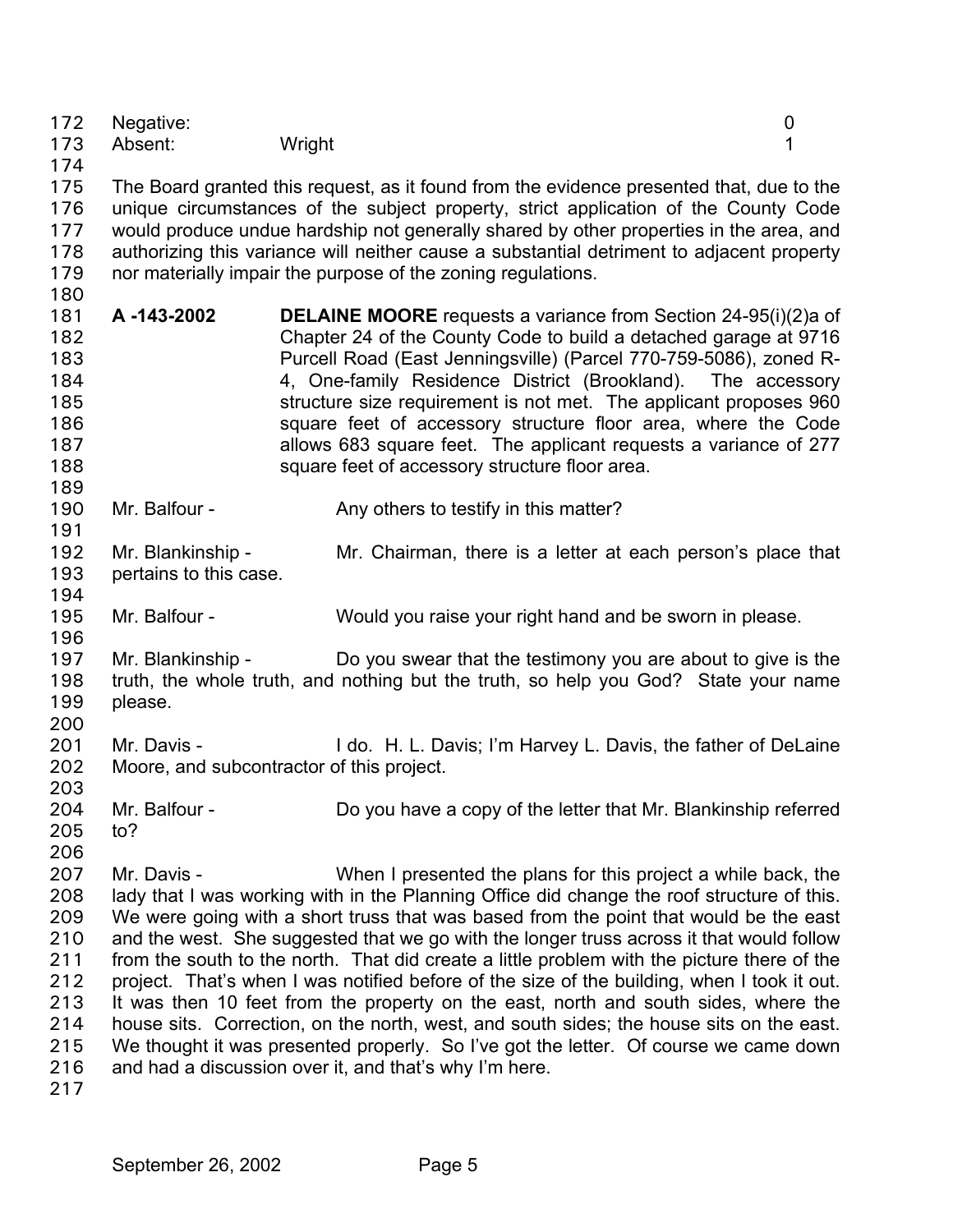| 218<br>219               | Mr. Kirkland -                                                       | Mr. Davis, did you apply for a building permit?                                                                                                                                                                                                                           |
|--------------------------|----------------------------------------------------------------------|---------------------------------------------------------------------------------------------------------------------------------------------------------------------------------------------------------------------------------------------------------------------------|
| 220<br>221               | Mr. Davis -                                                          | Oh yes sir.                                                                                                                                                                                                                                                               |
| 222<br>223               | Mr. Kirkland -                                                       | What was the size of the garage on the building permit?                                                                                                                                                                                                                   |
| 224<br>225               | Mr. Davis -                                                          | It was 24 by 40, yes sir.                                                                                                                                                                                                                                                 |
| 226<br>227<br>228<br>229 | built.                                                               | Mr. Blankinship - I believe on the original drawing for the building permit, it<br>was 24 by 20. I've got that permit up in the office; I forgot to bring it down with me, but it<br>was not the building that was built. What was approved was not the building that was |
| 230<br>231<br>232<br>233 | Mr. Davis -<br>was 24 by, here it is here, 24 by 40, I have it here. | No sir. 24 by, you said 20? No, that was a 2-car garage; it                                                                                                                                                                                                               |
| 234<br>235<br>236        |                                                                      | Mr. Blankinship - I think that's what it was. Might have been 24 by 24, but it<br>wasn't this one. That's what's on the variance application.                                                                                                                             |
| 237<br>238               | Mr. Davis -                                                          | That was what was apparently in conflict, 24 by 40.                                                                                                                                                                                                                       |
| 239<br>240<br>241        | Mr. Kirkland -                                                       | I was more interested in what was on the building permit<br>itself, as far as the size of the garage, because                                                                                                                                                             |
| 242<br>243<br>244        | Mr. Davis -<br>personally myself.                                    | Well that's what I took down, 24 by 40, I carried it down                                                                                                                                                                                                                 |
| 245<br>246               | Mr. Kirkland -<br>site?                                              | So we approved a garage larger than should be going on the                                                                                                                                                                                                                |
| 247<br>248<br>249        | Mr. Blankinship -                                                    | No, we approved smaller.                                                                                                                                                                                                                                                  |
| 250<br>251<br>252        | plat at least.                                                       | Looks like the numbers may have been rearranged on that                                                                                                                                                                                                                   |
| 253<br>254<br>255        | Mr. McKinney -<br>permit for this garage, 24 by 40?                  | Are you saying that the building inspector issued a building                                                                                                                                                                                                              |
| 256<br>257<br>258        | Mr. Blankinship -<br>smaller garage than what was built.             | No sir, I'm saying the building permit application showed a                                                                                                                                                                                                               |
| 259<br>260<br>261        | Mr. McKinney -<br>someone to bring that over here so we can see it.  | Well don't you think we ought to pass this by, and you get                                                                                                                                                                                                                |
| 262<br>263               | Mr. Blankinship -                                                    | Susan, would you mind calling somebody upstairs, the<br>permit? Oh never mind, I should probably get it. I'll get it at the break.                                                                                                                                        |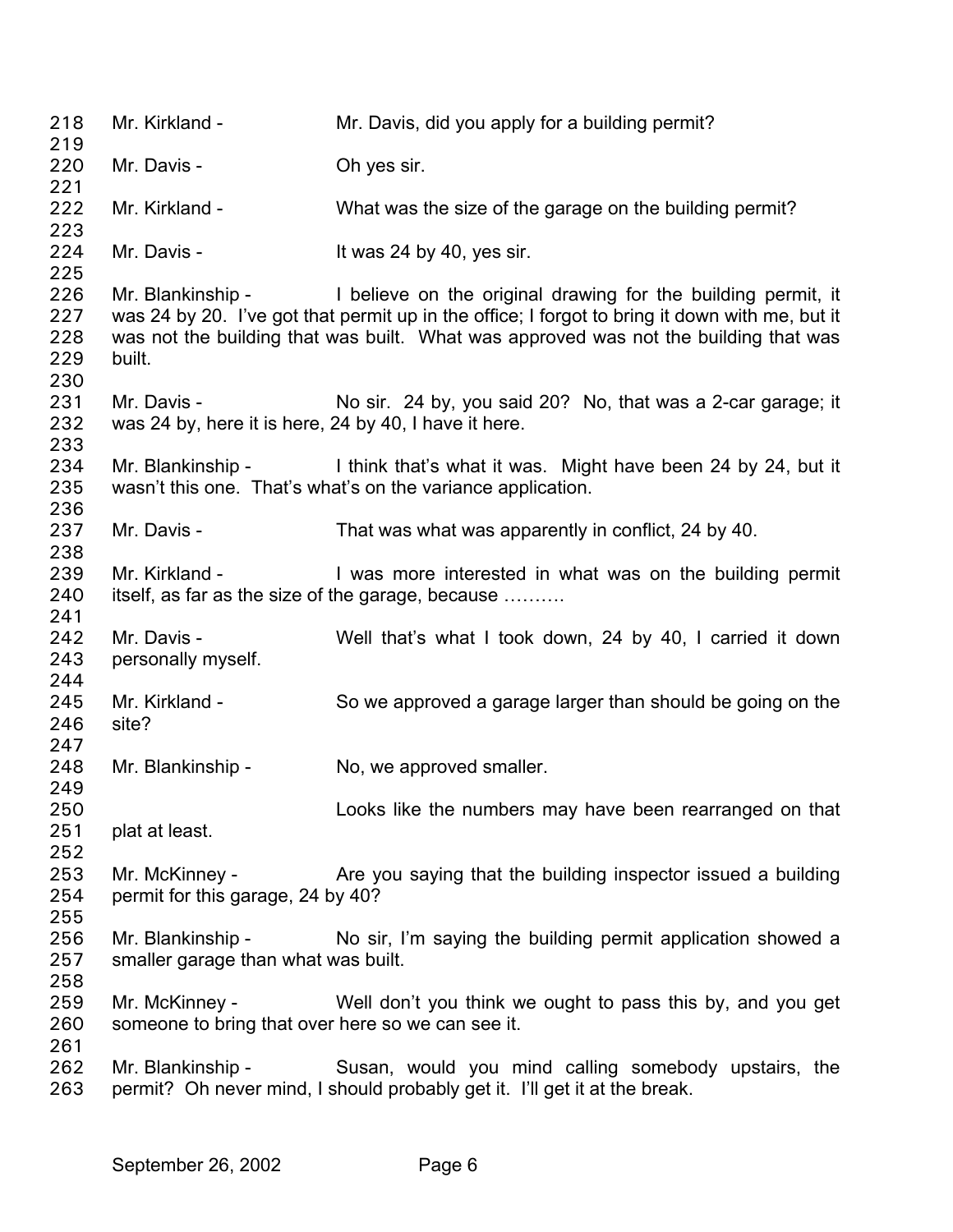264 265 266 267 268 269 270 271 272 273 274 275 276 277 278 279 280 281 282 283 284 285 286 287 288 289 290 291 292 293 294 295 296 297 298 299 300 301 302 303 304 305 306 307 308 309 Mr. McKinney - Mr. Davis, what we'd like to do is get a copy of the original. You said you submitted 24 by 40; I'd like to see the request for 24 by 40, where they issued you a permit. Mr. Davis - Well that's what I've got here, is 24 by 40. Mr. McKinney - Yes, but I'm talking about the one that the County has, the one where you paid the fee. Mr. Davis - I know, you're talking about the original. Mr. Kirkland - The one where you paid the fee. Mr. McKinney - If you don't mind, we'll just pass this by, temporarily, until they get a copy of that, and then we'll come right back to you. Mr. Davis - That'll be fine. Thank you. *(Recess before the 10:00 o'clock agenda)* Mr. Balfour - The meeting is back in order, and I gather that we're going to proceed with the earlier one on the docket, that's **DeLaine Moore, A-143-2002**, is that the one speaking of, Mr. Secretary? Would you repeat what you've found out upon your investigation. Mr. Kirkland - Why don't we call Mr. Davis back up. Mr. Blankinship - The permit I was remembering was the Simmons permit. I did not have this one in my office, but I spoke to Steve Tugwell, who approved the permit. He called it up on the computer, and what was shown was an area of 376 square feet. So what we approved was a garage 376 square feet in floor area. What was built was 960 square feet. Mr. McKinney - Good golly, that's a big difference. Mr. Blankinship - Looking at the drawing that's been submitted here, you can see that there are 2 rectangles on there – one is labeled 18 by 24, and the other is labeled 40 by 24. Mr. Blankinship - I could not find the building permit; the one I remembered seeing was the one for the Simmons case. But I spoke to Steve Tugwell, who approved this building permit for the garage. I asked him to pull it up on his computer and tell me what he saw there, and he told me that what was approved was a garage 376 square feet in floor area, and what was built was 960 square feet. I don't know what the source of the confusion was, but we have determined that what was approved is not what was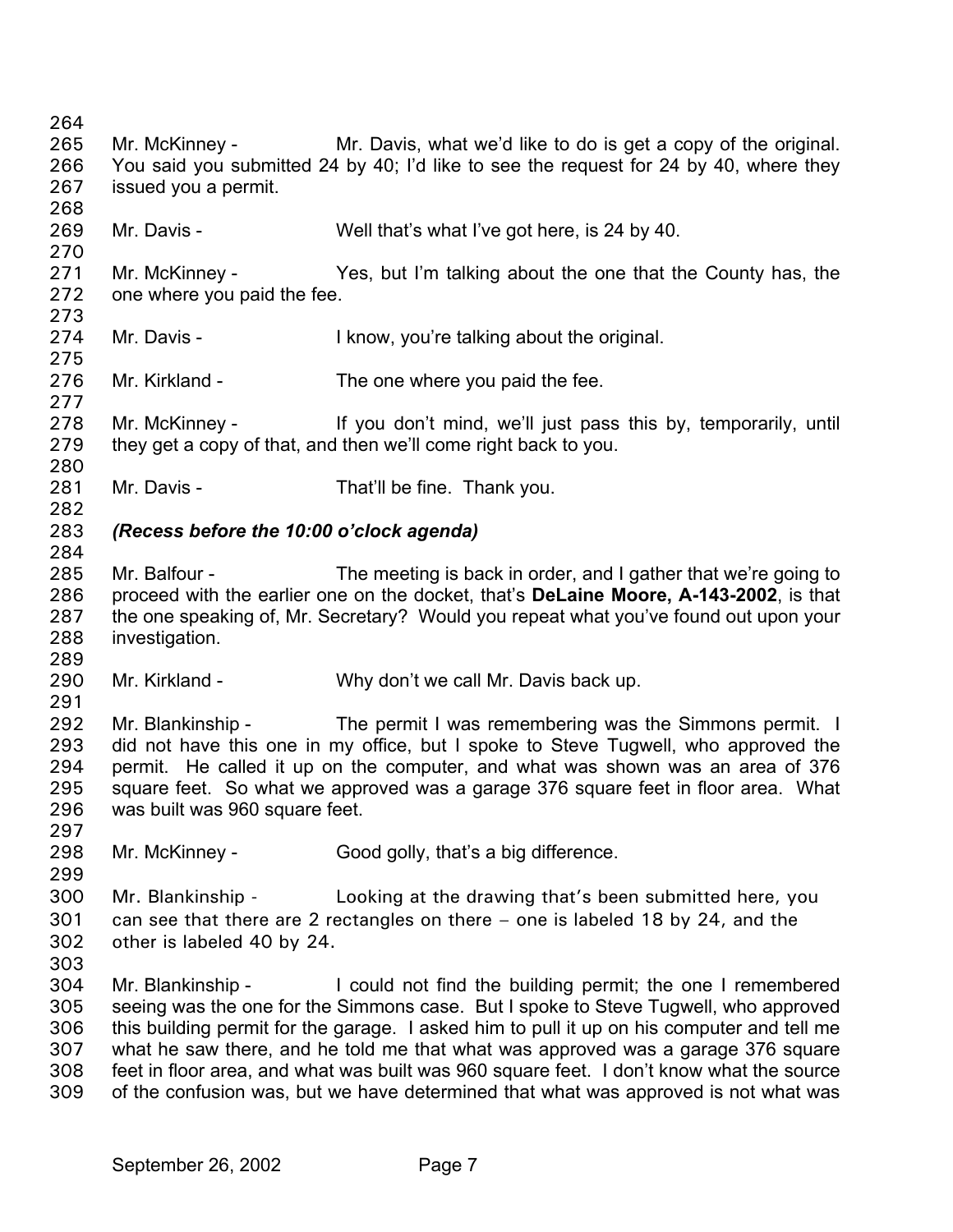| 310<br>311 | built.                        |                                                                                                                                                                                         |
|------------|-------------------------------|-----------------------------------------------------------------------------------------------------------------------------------------------------------------------------------------|
| 312<br>313 | Mr. Kirkland -                | Mr. Blankinship, when the inspections were done, I assume<br>he did a slab inspection, this was not caught at the time?                                                                 |
| 314        |                               |                                                                                                                                                                                         |
| 315        | Mr. Blankinship -             | Right, that's when it was brought to our attention.                                                                                                                                     |
| 316        |                               |                                                                                                                                                                                         |
| 317        | Mr. Kirkland -                | When the slab was approved?                                                                                                                                                             |
| 318        |                               |                                                                                                                                                                                         |
| 319        | Mr. Blankinship -             | When the building inspectors went out to look at the thing,                                                                                                                             |
| 320        |                               | they compared what was in front of them to the plans that they had, and they didn't                                                                                                     |
| 321        | match.                        |                                                                                                                                                                                         |
| 322        |                               |                                                                                                                                                                                         |
| 323        | Mr. McKinney -                | They had to approve the slab before he could frame it up.                                                                                                                               |
| 324        |                               |                                                                                                                                                                                         |
| 325        | Mr. Kirkland -                | You had to approve the bottom before you could get to the                                                                                                                               |
| 326        | top finished.                 |                                                                                                                                                                                         |
| 327        |                               |                                                                                                                                                                                         |
| 328        | Mr. Blankinship -             | At what step that happened, I don't know. I know that we got                                                                                                                            |
| 329        | it from Building Inspections. |                                                                                                                                                                                         |
| 330        |                               |                                                                                                                                                                                         |
| 331        | Mr. McKinney -                | And Building Inspections has got to have a set of approved                                                                                                                              |
| 332        | plans when they inspect it.   |                                                                                                                                                                                         |
| 333        |                               |                                                                                                                                                                                         |
| 334        | Mr. Davis -                   | That's what I had; that's what I presented to them; it was a                                                                                                                            |
| 335        | 40 by 24.                     |                                                                                                                                                                                         |
| 336        |                               |                                                                                                                                                                                         |
| 337        | Mr. Kirkland -                | Have you got a set of plans? Have you got those with you                                                                                                                                |
| 338        | Mr. Davis?                    |                                                                                                                                                                                         |
| 339        |                               |                                                                                                                                                                                         |
| 340        | Mr. Davis -                   | No, I've just come, let me back up just a little bit, I'm ahead                                                                                                                         |
| 341        |                               | of myself here. First of all, this is a house that my daughter owns. I am her father, and I                                                                                             |
| 342        |                               | live in Cumberland County on my farm. The letter that Mr. Blankinship presented me                                                                                                      |
| 343        |                               | with just a few minutes ago, I just read. The lady said something about tractors. The                                                                                                   |
| 344        |                               | wife and I've been retired. When I come up to Henrico County to cut her grass, I restore                                                                                                |
| 345        |                               | Loach antique tractors, and I bring one with me just about every time I come cut the                                                                                                    |
| 346        |                               | grass, and we leave it there overnight. When we discussed the size of this building                                                                                                     |
| 347        |                               | back a few months ago, I told her, "now if you're going to build this building, I'm not                                                                                                 |
| 348        |                               | going to leave my tractor outside, because I put a lot of money into these little one-                                                                                                  |
| 349        |                               | cylinder tractors. You build this building for your car, my truck, and to store this tractor                                                                                            |
| 350        |                               | in. You have the space back here. So we drew up a plan, 40 by 24, and I brought it up                                                                                                   |
| 351        |                               | to the Planning Office. As far as I know, it was approved. I paid the fee and went back                                                                                                 |
| 352        |                               | and started this structure and got it going and put a floor in and everything, and I get this                                                                                           |
| 353        |                               | letter. Now, I'm here today before you gentlemen, trying to explain this, which I already                                                                                               |
| 354<br>355 |                               | had the plans, and already had the inspector approve it. I didn't see what the problem<br>was. As far as the tractor's concerned, the little tractors, I'm a retired person from Miller |
|            |                               |                                                                                                                                                                                         |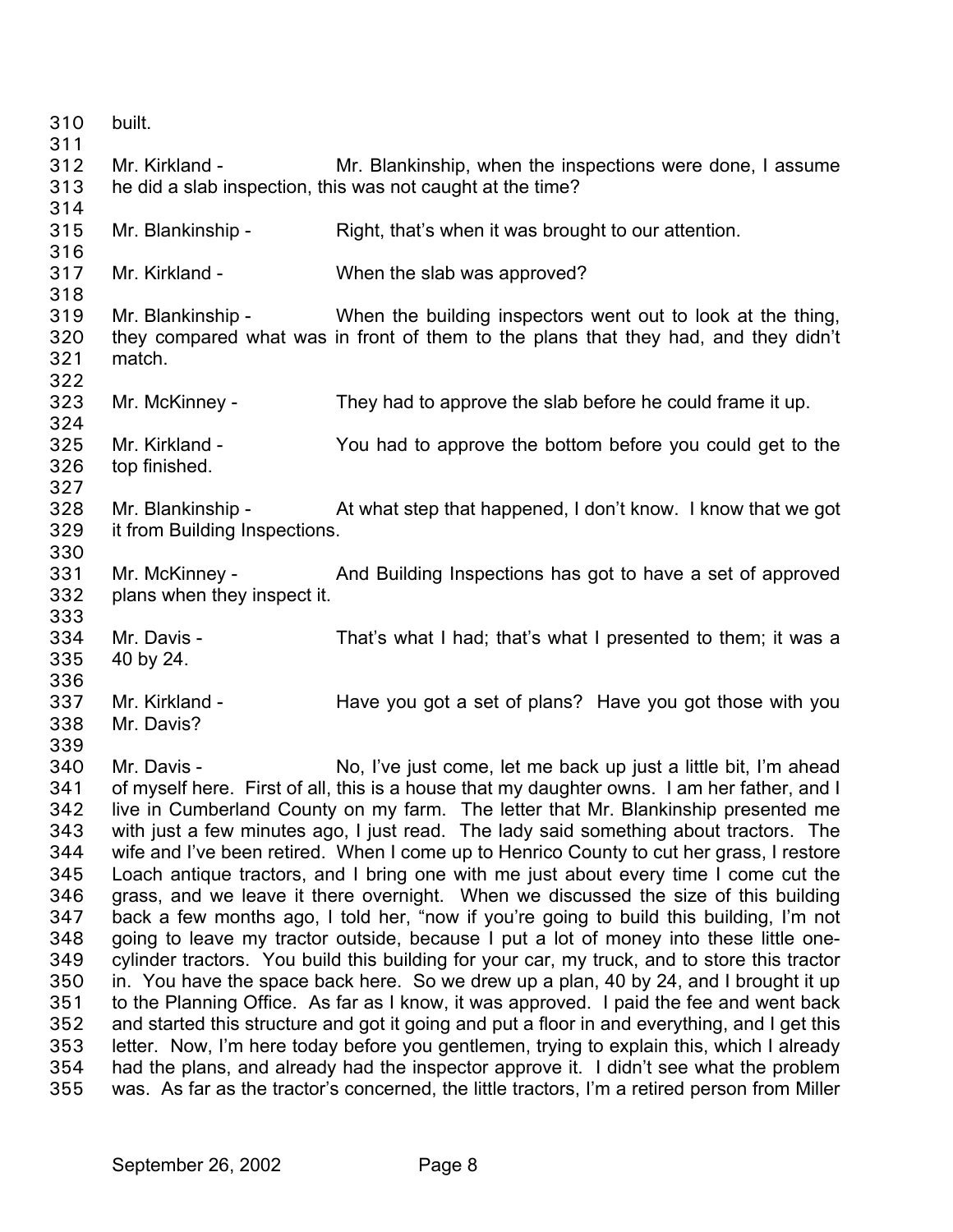Highlight Public Relations and Sales, and my daughter is a broker at GE, and she doesn't have time to do this work. We don't repair the tractors up here; we don't have a shop or anything there, but we do keep them overnight. My wife and I, we'll come up and stay, probably Saturday night, maybe Friday night and Saturday night. We always go back Sunday for church, and sometimes the tractor's there 2 days. But if you know anything about antique tractors, they're in better shape than the ones that you buy today, because we keep them in top shape. 356 357 358 359 360 361 362 363 364 365 366 367 368 369 370 371 372 373 374 375 376 377 378 379 380 381 382 383 384 385 386 387 388 389 390 391 392 393 394 395 396 397 398 399 400 401 Mr. Balfour - How many tractors are you talking about? Mr. Davis - **Oh I bring 2 with me.** I bring one for the grass cutting and one for the trimming. Mr. Balfour - And both of them are 1-cylinder tractors? Mr. Davis - The Yes sir, both of them are 1-cylinder tractors. And we take them back with us when we leave. Mr. McKinney - What year are they, Mr. Davis? Mr. Davis - I have a 1966, and I have a 1940, and they're just old antique tractors that we show around the country. Mr. McKinney - The '66 you couldn't use in a tractor pull. Mr. Davis - No sir, but I was in a tractor pull over the weekend with a 1940. Mr. McKinney - You can use a '40, but you can't use a '66. Mr. Davis - You know something about tractors, I see. That's good, I'm glad. Mr. Blankinship - Where this says "we are under the impression," their impression is not correct, is that what you're saying? Mr. Davis, - I do bring them up; I use them for cutting the grass, and we keep them in the shop, and we take them home when we leave. They've got that part right. But we don't work on tractors up here. There's no shop or anything like that. Mr. Kirkland - Mr. Blankinship, I've got a real problem. I need to see, I guess, some more documentation on permits and really a physical permit and a drawing stamped, with an approved plan. This is really a large departure from 376 square feet to 960 square feet. This is 3 times the size, almost, of a garage, and I need to know what's going on here. If we can't receive the information in this meeting, I would ask the applicant if he would be okay with a deferment till next month.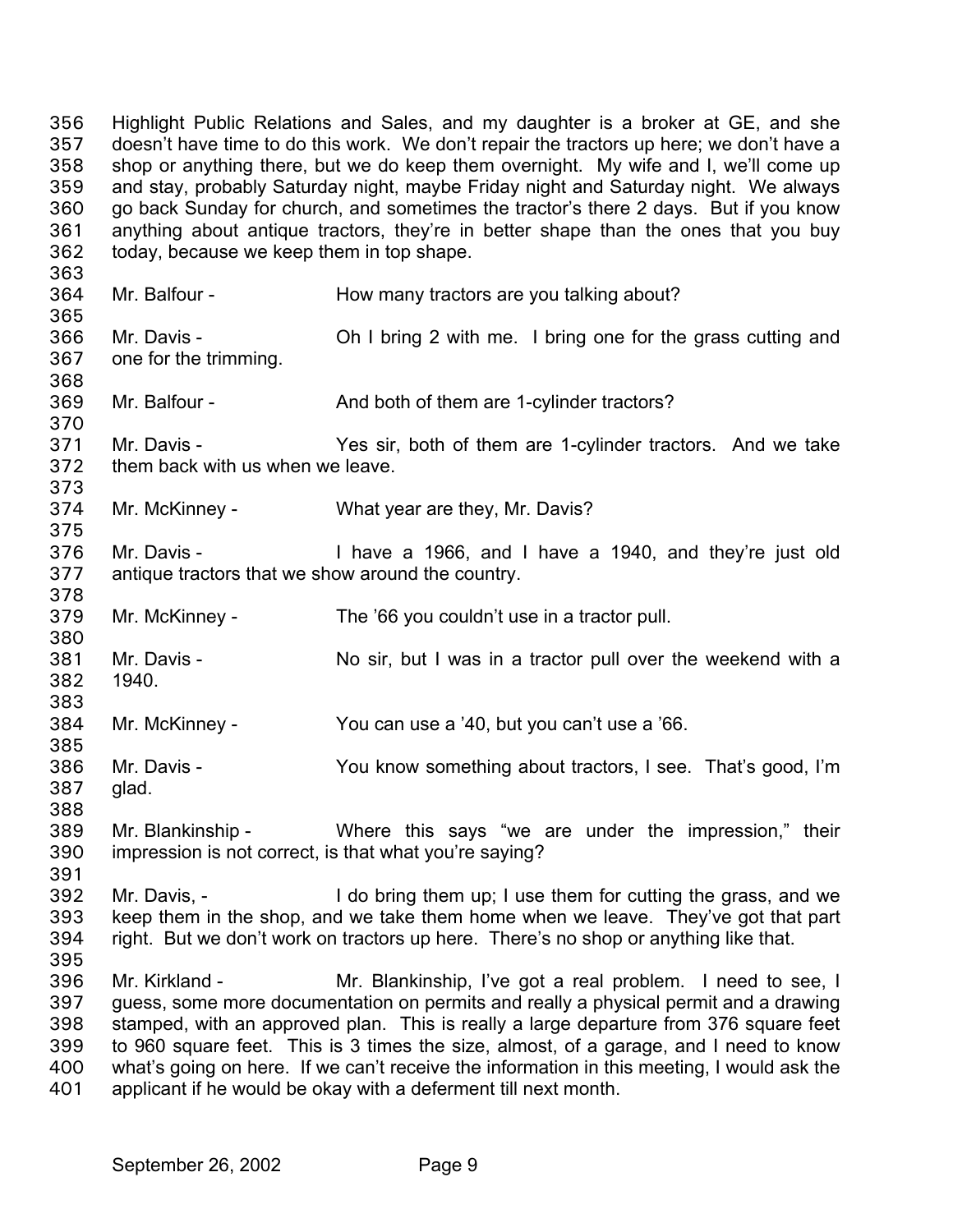Mr. Davis - **I'll bring it back**; I'll have it when I come back, yes sir. Mr. Kirkland - The garage isn't going anywhere. Mr. Davis - Could you put the garage up on the screen for me please? I just want to show you what we're working with there. To make it to match the property there, the house, it's a really nice garage, a 2-car garage with a little storage on the right side of it. And we're within the limit of the property line, 10 feet from the rear, and that's it there. Mr. Kirkland - The problem is you built something, I assume, that's not meeting the requirements of the site. That's why we're here, and that's what I need to tie down, whether or not, what was approved. M. Davis - My problem is .......... Mr. Kirkland - I need to know if that inspector looked at that slab before you built that garage, got the framing up, or whether he looked at the footing, or did he come out and do a one-time inspection, or did he do it do it in the beginning. Mr. Davis - Yes sir, I have it on 3 or 4 where he approved it. I called him when we dug it; I called him before we poured it. Yes sir. You don't do things like that, no sir. Mr. Kirkland - I need to see all that documentation before I can make a decision. Mr. Davis - All right, fine. Mr. Kirkland - Did you say you'd try and bring it over? Mr. Blankinship - Steve's looking for it right now. Mr. Kirkland - If you can hang on a little longer, and we'll go to the next case. I can go get it. What is that on the right-hand side, the right elevation of the garage? Mr. Davis - Ch that's a little storage bin, a little shed, you keep stuff in. Mr. Blankinship - Is it on a foundation of any kind?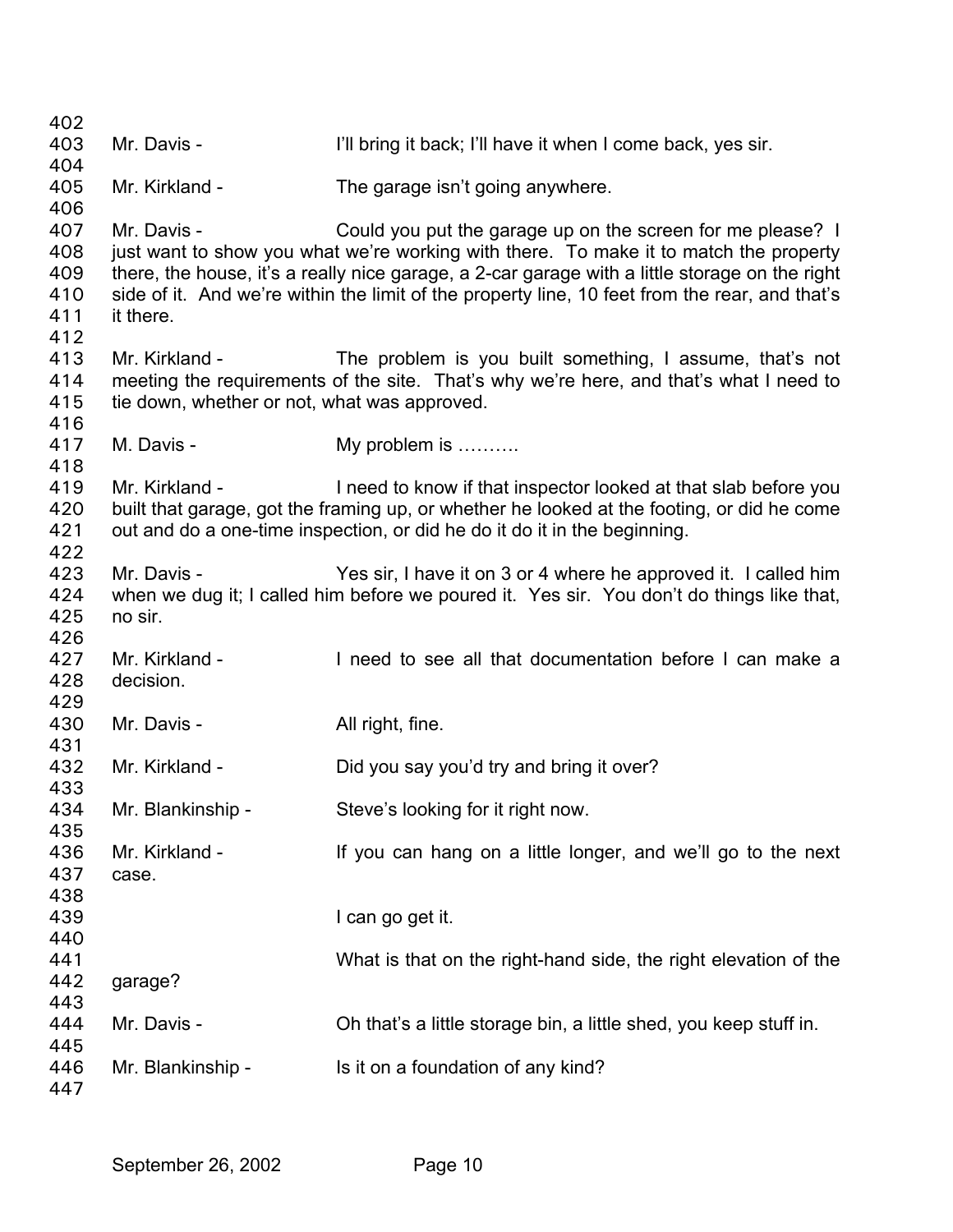| 448<br>449                      | Mr. Davis -                                                | It's just on cinder blocks.                                                                                                                                                                                                          |
|---------------------------------|------------------------------------------------------------|--------------------------------------------------------------------------------------------------------------------------------------------------------------------------------------------------------------------------------------|
| 450                             | Mr. McKinney -                                             | Is it attached to the garage?                                                                                                                                                                                                        |
| 451<br>452                      | Mr. Davis -                                                | No sir, it's just on the side there.                                                                                                                                                                                                 |
| 453<br>454                      | Mr. McKinney -                                             | It's just a little storage building, less than 150 square feet.                                                                                                                                                                      |
| 455<br>456<br>457               | Mr. Blankinship -<br>messenger.                            | Here's Steve (delivering the permit/papers); he's just the                                                                                                                                                                           |
| 458<br>459<br>460               | Mr. Kirkland -                                             | If you'll bear with us for just a minute, Mr. Davis.                                                                                                                                                                                 |
| 461<br>462<br>463               | Mr. McKinney -<br>plans.                                   | Mr. Blankinship, you've got a set of the approved stamped                                                                                                                                                                            |
| 464<br>465                      | Mr. Kirkland -                                             | Approved sketches.                                                                                                                                                                                                                   |
| 466<br>467<br>468<br>469        | anything.                                                  | Mr. Blankinship - I'm looking at them right now. No, they are not stamped.<br>They are internally inconsistent. This kind of construction doesn't require an architect or                                                            |
| 470<br>471                      | Mr. McKinney -                                             | It requires a stamp by the building inspector.                                                                                                                                                                                       |
| 472<br>473<br>474               | Mr. Blankinship -<br>these are approved as noted.          | Right. Okay, I'm sorry; I thought you meant sealed. Yes,                                                                                                                                                                             |
| 475<br>476                      | Mr. Kirkland -                                             | There are several inconsistencies in the sheets.                                                                                                                                                                                     |
| 477<br>478<br>479<br>480<br>481 | Mr. Blankinship -<br>footage, but then the footing diagram | The problem is, the plat that is submitted shows an 18 by 24<br>building; it's the one that on, underneath the 24 by 40 on the application. The<br>application says 376 square feet; it doesn't have the dimensions, just the square |
| 482<br>483<br>484               | Mr. Kirkland -<br>through it and put 40 feet               | We've got some elevations here, showing someone's written                                                                                                                                                                            |
| 485<br>486                      | Mr. McKinney -                                             | At the building inspector's office?                                                                                                                                                                                                  |
| 487<br>488                      | Mr. Blankinship -<br>at first. It's obviously not drawn.   | That has been written over. You're right, I didn't notice that                                                                                                                                                                       |
| 489<br>490<br>491               | Mr. Kirkland -                                             | It had 24 feet, and someone's written over it and put 40.                                                                                                                                                                            |
| 492<br>493                      | Mr. Blankinship -                                          | And it's got 3 feet as the height of the , and then<br>there's a resubmission on top of it, to build what is there now.                                                                                                              |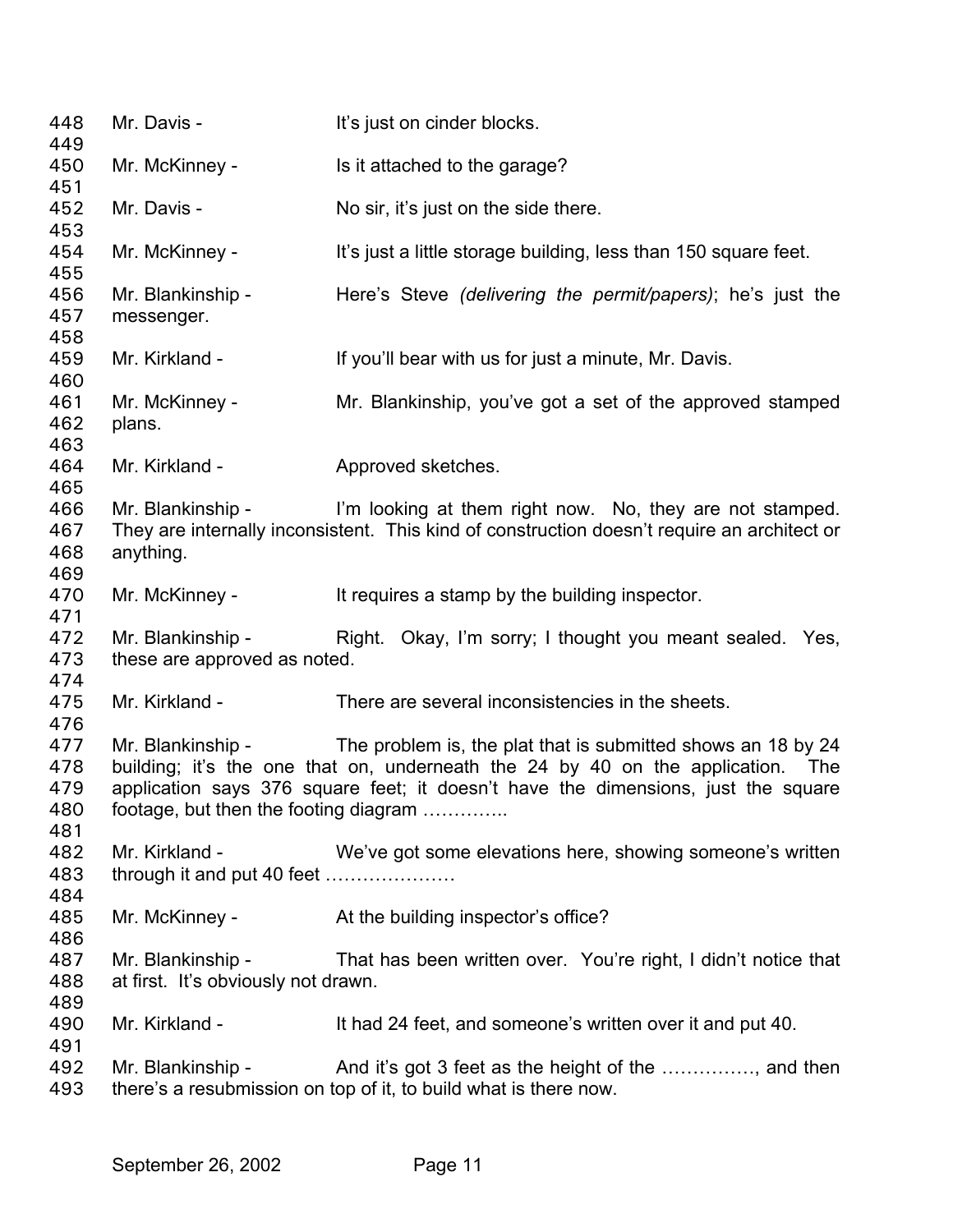| 494        |                                                     |                                                                                           |
|------------|-----------------------------------------------------|-------------------------------------------------------------------------------------------|
| 495        |                                                     | We paid extra.                                                                            |
| 496        |                                                     |                                                                                           |
| 497        | Mr. McKinney -                                      | Could I see that, Ms. Blackburn. I've fooled with enough of                               |
| 498        | those things.                                       |                                                                                           |
| 499        |                                                     |                                                                                           |
| 500        | Mr. Blankinship -                                   | You know how to read construction plans?                                                  |
| 501        |                                                     |                                                                                           |
| 502        | Mr. McKinney -                                      | Oh yes, I know how to read them.                                                          |
| 503        |                                                     |                                                                                           |
| 504        | Mr. Balfour -                                       | I think they've got it resolved, but there are some                                       |
| 505        |                                                     | inconsistencies between what the Code requires and what you proposed and what was         |
| 506        |                                                     | finally approved in the Building Office. I think they've got some different numbers and 2 |
| 507        |                                                     | different pages, if I overheard the conversation correctly.                               |
| 508        |                                                     |                                                                                           |
| 509        | Mr. McKinney -                                      | I think what you understood is what we've got on those                                    |
| 510        | papers. I think you did what you thought was right. |                                                                                           |
| 511        |                                                     |                                                                                           |
| 512        | Mr. Davis -                                         | Yes sir, I sure did, because I spoke with the inspector 3 or 4                            |
| 513        | times myself.                                       |                                                                                           |
| 514        |                                                     |                                                                                           |
| 515        | Mr. Balfour -                                       | We'll take that into consideration when we make our vote, if                              |
| 516        |                                                     | you want to wait a few minutes. We don't have but 2 more. Thank you Mr. Davis.            |
| 517        |                                                     |                                                                                           |
|            |                                                     |                                                                                           |
|            |                                                     |                                                                                           |
| 518        | (At end of meeting, after vote)                     |                                                                                           |
| 519<br>520 | Mr. Blankinship -                                   |                                                                                           |
|            |                                                     | Before he leaves, I have one question. There was mention                                  |
| 521        |                                                     | in the letter about a privacy fence. Did somebody mention a condition                     |
| 522        | Mr. Kirkland -                                      |                                                                                           |
| 523        |                                                     | There's already a wood fence up there, correct?                                           |
| 524        | Mr. Davis -                                         |                                                                                           |
| 525        |                                                     | It's fenced around, yes. My daughter purchased the house                                  |
| 526        |                                                     | with a fence on the right and a fence on the left, and we installed a fence in the back.  |
| 527        |                                                     |                                                                                           |
| 528        | Mr. Kirkland -                                      | It's already got a fence; it's as big a fence as you can put,                             |
| 529        | according to the Code.                              |                                                                                           |
| 530        |                                                     |                                                                                           |
| 531        | Mr. Davis -                                         | One is a wooden fence to the left there, but we installed the                             |
| 532        | shingle fence in the back.                          |                                                                                           |
| 533        |                                                     |                                                                                           |
| 534        | Mr. Blankinship -                                   | It's the one on the right, I think, that this person is concerned                         |
| 535        | with $-$ is it wood or chain link?                  |                                                                                           |
| 536        |                                                     |                                                                                           |
| 537        | Mr. Davis -                                         | Chain link.                                                                               |
| 538<br>539 | Mr. Blankinship -                                   | So that doesn't provide them any privacy then.                                            |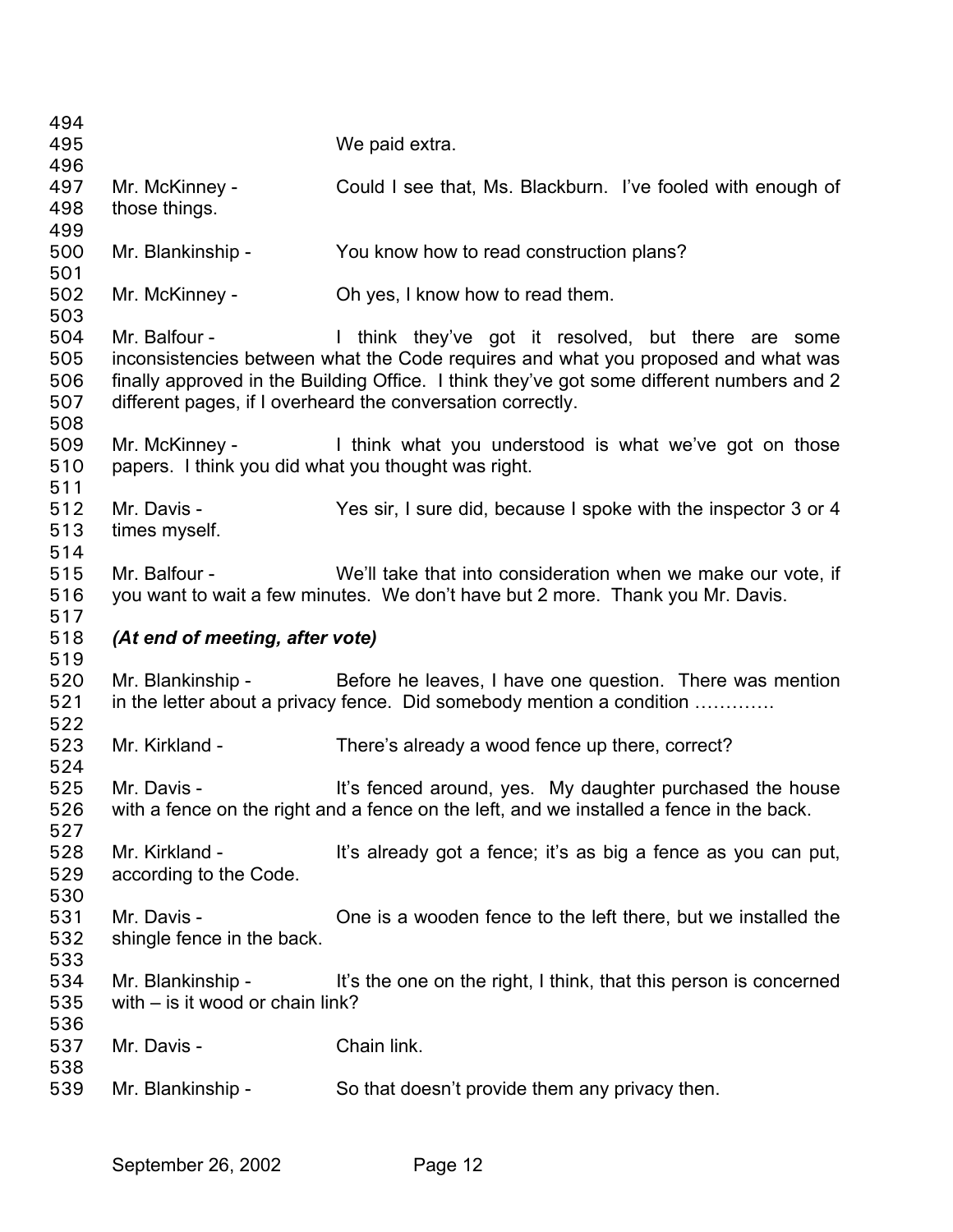541 Mr. Kirkland - A 6-foot fence isn't going to do that any good.

543 544 545 546 After an advertised public hearing and on a motion by Mr. Nunnally, seconded by Mr. McKinney, the Board **granted** application **A-143-2002** for a variance to build a detached garage at 9716 Purcell Road (East Jenningsville) (Parcel 770-759-5086). The Board granted the variance subject to the following condition:

547

575

578

540

542

548 549 550 551 552 1. Only the improvements shown on the plan filed with the application may be constructed pursuant to this approval. No substantial changes or additions to the layout may be made without the approval of the Board of Zoning Appeals.

|     | 553 Affirmative: | Balfour, Kirkland, McKinney, Nunnally |  |
|-----|------------------|---------------------------------------|--|
|     | 554 Negative:    |                                       |  |
| 555 | Absent:          | Wright                                |  |
| 556 |                  |                                       |  |

557 558 559 560 561 562 The Board granted this request, as it found from the evidence presented that, due to the unique circumstances of the subject property, strict application of the County Code would produce undue hardship not generally shared by other properties in the area, and authorizing this variance will neither cause a substantial detriment to adjacent property nor materially impair the purpose of the zoning regulations.

563 564 565 566 567 568 569 570 571 572 573 574 **A -145-2002 JOHN W. SIMMONS** requests a variance from Sections 24- 95(i)(2)(c) and 24-94 of Chapter 24 of the County Code to allow dwelling and accessory structures to remain at 8320 Bradbury Road (Parcel 837-684-8872), zoned A-1, Agricultural District (Varina). The accessory structure location, lot size, and rear yard setback are not met. The applicant has 4 feet separation between accessory buildings, 0.93 acres of lot area, and 44.2 feet rear yard setback, where the Code requires 6 feet separation between accessory buildings, 1.00 acre of lot area and 50 feet rear yard setback. The applicant requests a variance of 2 feet separation between accessory buildings, 0.07 acre of lot area, and 5.8 feet of rear yard setback.

576 577 Mr. Balfour - Any others to testify in this matter? Would you raise your right hand and be sworn in?

579 580 Mr. Blankinship - Do you swear that the testimony you are about to give is the truth, the whole truth, and nothing but the truth, so help you God?

581 582 583 584 585 Mr. Simmons - Yes sir. I'm John W. Simmons. Good morning. I applied for a building permit, and the house is constructed, and one of the things that was told to me through the Health Department for the septic tank and all, that I had to set the house back a certain footage from the front. And I guess when that was done, I didn't get the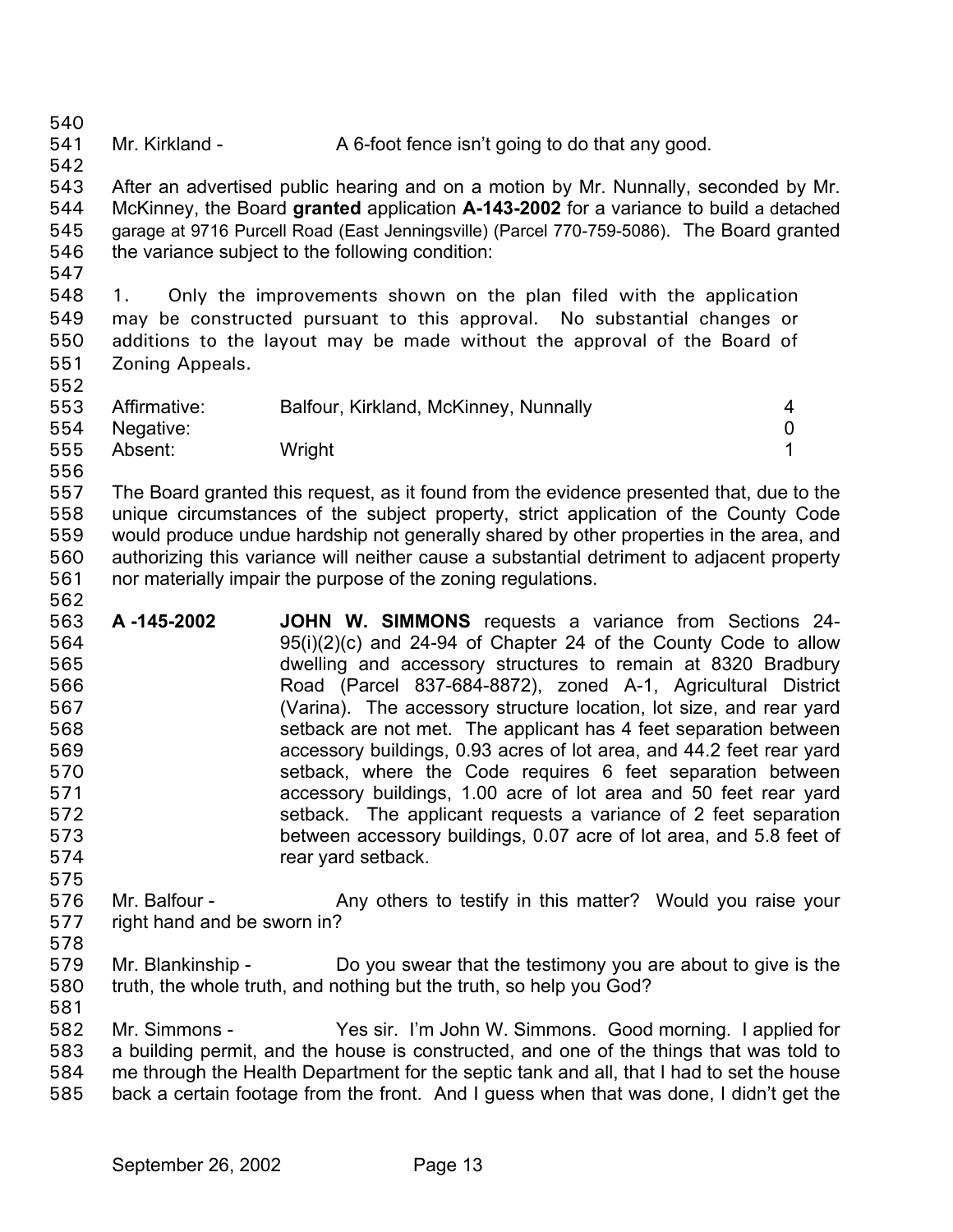footage on the rear back. It's supposed to be 50 feet, and I guess it's showing 44 feet here. I didn't know about it, and I'm not sure why it was picked up, but when I applied for an occupancy permit, that's when it came up that I didn't have the 50 feet needed. Mr. McKinney - When was this built? Mr. Simmons - It was completed probably the first part of this year. Mr. McKinney - What's behind you, Mr. Simmons? Mr. Simmons - Nothing but 13 acres wooded area. Mr. McKinney - Is that your land? Mr. Simmons - No sir, that's another acre back there that I'm trying to purchase, I guess the one you see …………….. Mr. McKinney - You don't have anyone on either side of you either, close by, do you? Mr. Simmons - Yes sir, I do, on both sides of me, if you're facing the road. Mr. McKinney - But they're a right good ways away, aren't they? Mr. Simmons - Yes sir. Mr. Nunnally - How far is a right good ways away? How far is each house away from you? Mr. Simmons - Each house is at least 85-90 feet away from me. Mr. McKinney - I believe they're further than that. Mr. Balfour - Any other questions? Thank you, Mr. Simmons, it appears not. Mr. Simmons - The other issue here is about the .93 acres. This is an old homesite that I built on. I went through Planning, and they picked this up, and they said it would have to be at least an acre, but you're grandfathered in, I guess, because of the land was surveyed years ago. That showed up here for some reason, but that was okay ………… Mr. McKinney - For the well and septic? Mr. Simmons - And the other thing is about the distance between the sheds and stuff like that.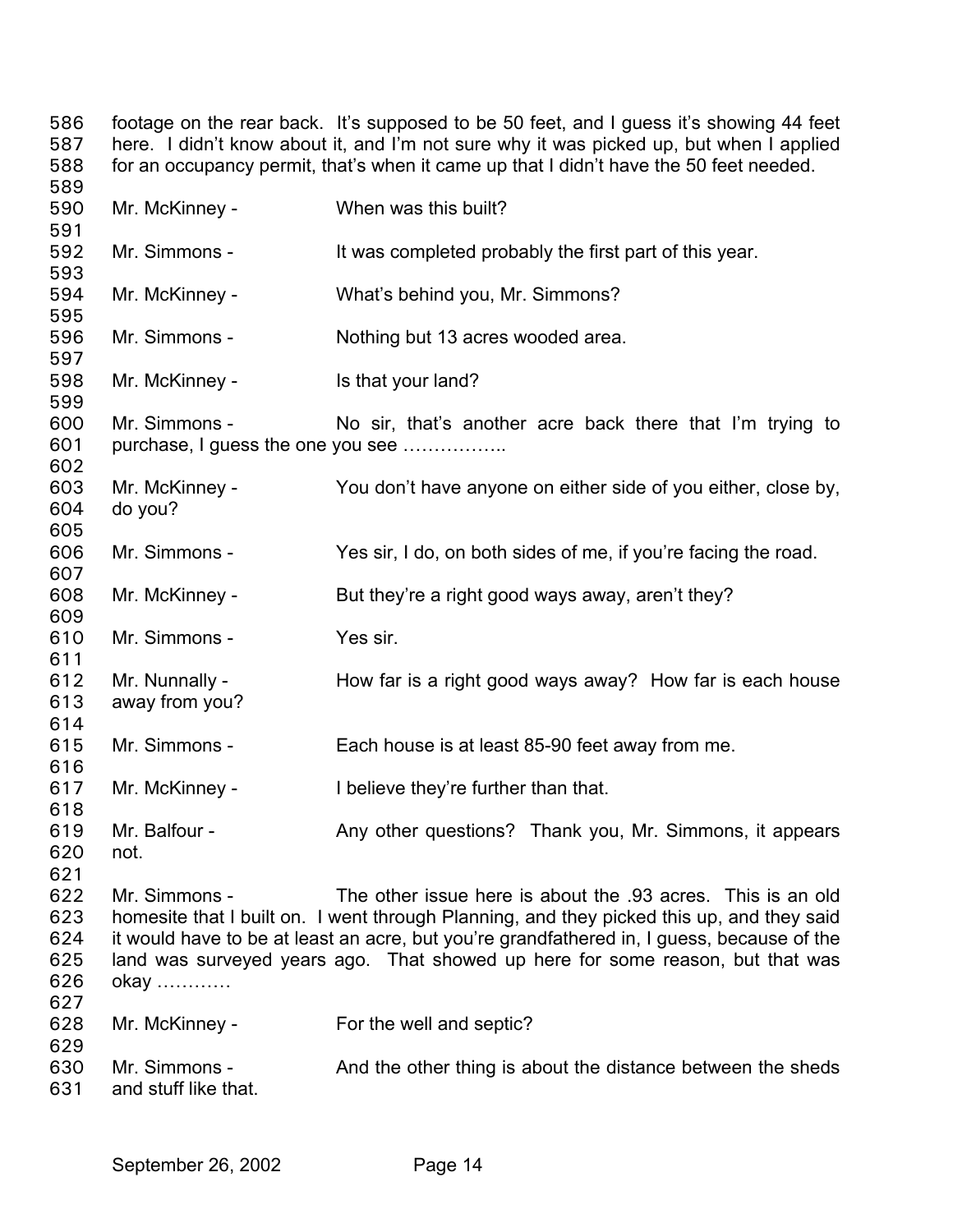632

633 634 635 636 637 638 639 640 641 642 643 644 645 Mr. Blankinship - If the lot size had been the only problem, we wouldn't have required you to come before this Board, but if your house were destroyed, and the land sat unimproved for more than 2 years, you would not be allowed to rebuild. So there's kind of a disadvantage in that. Since you already had to come to the Board on the other matter, we just added that in here to clear that up for you, so you won't have to worry about that if you sell the property. After an advertised public hearing and on a motion by Mr. Nunnally, seconded by Mr. Kirkland, the Board **granted** application **A-145-2002** for a variance to allow dwelling and accessory structures to remain at 8320 Bradbury Road (Parcel 837-684-8872). The Board granted the variance subject to the following condition: 1. This variance applies only to the lot area requirement and the existing

646 647 648 649 improvements. All other applicable regulations of the County Code shall remain in force. Any additional improvements shall comply with the applicable regulations of the County Code.

| Affirmative:  | Balfour, Kirkland, McKinney, Nunnally |  |
|---------------|---------------------------------------|--|
| 651 Negative: |                                       |  |
| Absent:       | Wright                                |  |
|               |                                       |  |

- 654 655 656 657 658 The Board granted this request, as it found from the evidence presented that, due to the unique circumstances of the subject property, strict application of the County Code would produce undue hardship not generally shared by other properties in the area, and authorizing this variance will neither cause a substantial detriment to adjacent property nor materially impair the purpose of the zoning regulations.
- 659 660 661 662 663 664 665 666 **A -146-2002 CHRIS RICE** requests a variance from Section 24-96(12a) of Chapter 24 of the County Code to open a medical office at 3920 Springfield Road (Springfield Commons) (Parcel 754-759-8717), zoned O-2C, Office District (Conditional) (Three Chopt). The number of parking spaces required is not met. The applicant has 164 parking spaces, where the Code requires 165 parking spaces. The applicant requests a variance of 1 parking space.
- 667 668 669 Mr. Balfour - Anyone here on this matter? Pass it by. Are you here for the previous matter? We just called you. Would you raise your right hand?
- 670 671 672 Mr. Blankinship - Do you swear that the testimony you are about to give is the truth, the whole truth, and nothing but the truth, so help you God?
- 674 Mr. Balfour - Is anyone else speaking?
- 676 677 Mr. Rice - I do. I'm Christopher Rice. What we are requesting is one extra additional parking space. We would exceed the parking ratio by one space. This

673

675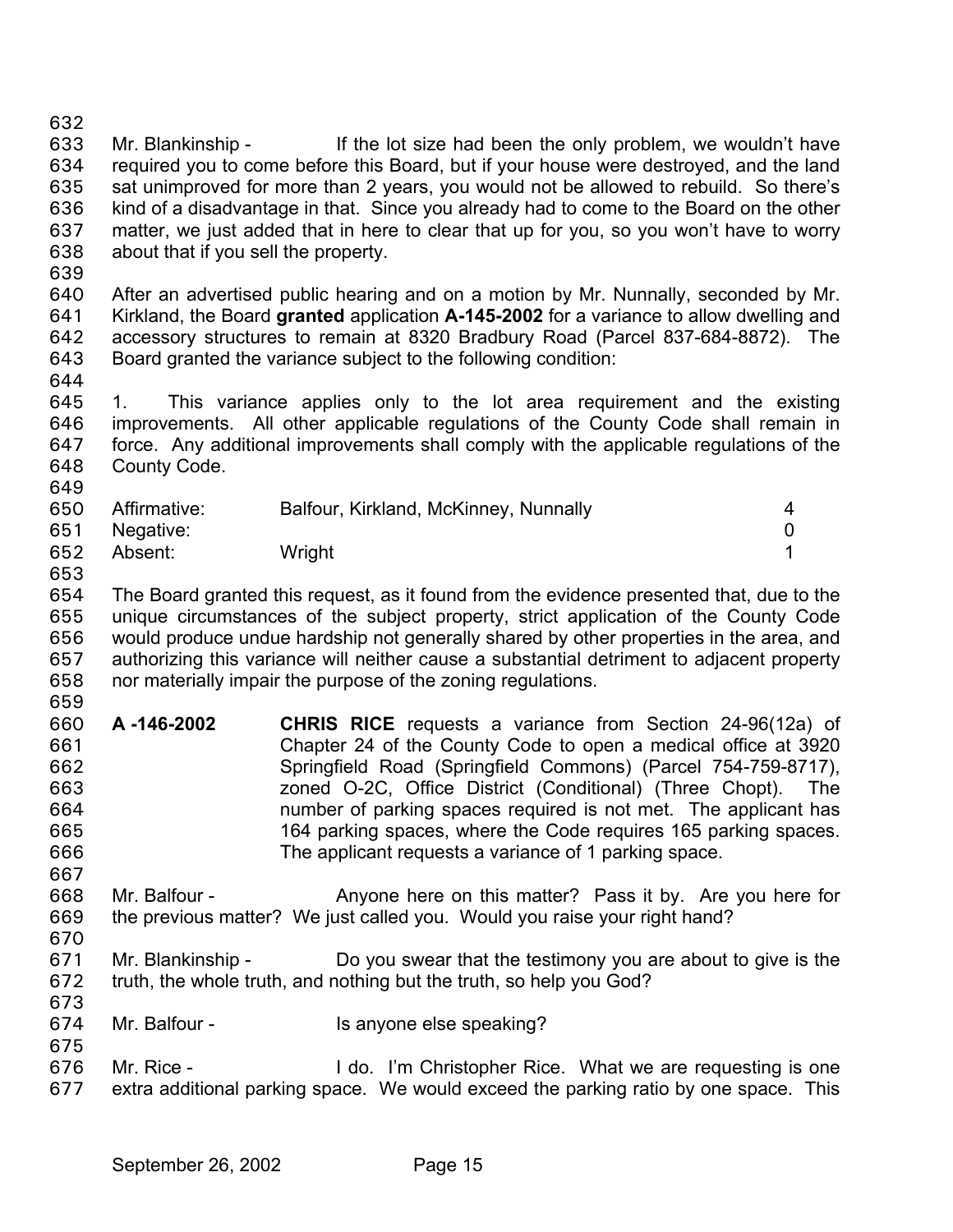is an office condominium development beside the Price Club, Costco, in the west end, and what we have is a bunch of individual owners who come in and buy their suite and own and maintain it and take pride of ownership, and Dr. Raffeei, who is a high-end physical therapist, who does a lot of sports medicine, and so forth, requests that his suite is rated medical. The County looks at it as a clinic of medical use, and he would exceed the total number of spaces required by one. 678 679 680 681 682 683 684

685 686 687 688 689 690 691 692 693 694 695 696 697 698 699 700 701 702 703 704 705 706 707 708 709 710 711 712 713 714 715 716 717 718 719 720 721 722 723 Mr. Balfour - What's the difference between a high-end and low-end physical therapist? Mr. Rice - **He does a lot of professional athletes, the hockey teams, the** baseball teams. Mr. Balfour - Any questions about this? You've got a letter too, about this, from Wilton Development, supporting this case. Mr. Rice - That's the self-storage across the street. Mr. Balfour - I suppose you want us to accept the letter? Mr. Rice - Yes sir. Mr. Balfour - Any other questions of Mr. Rice? Mr. Blankinship - There is one other point here that probably ought to be raised while Mr. Rice is at the podium. We received a building permit application for a tenant in this same center for another medical office, and you've got exactly the same problem. Mr. Rice - The Mr is at my sheet, which I believe is attached as an exhibit, which I prepared, I've already rated them medical. The parking variance takes into account the existing owners, and I've met with Mr. Kennedy concerning the rating of the existing owners, and we went through by each owner, and he assisted me with this and said the financial planning, the American Express, that would be considered office, West End Family Counseling, that would be considered a clinic, and we went through and rated all the existing owners, and they are already rated. Advanced Art Cosmetic is already rated at a 5 per 1,000, Dr. Dwyer, he does plastic surgery for augmentations. Mr. Blankinship - Oh I see, you have 2 of them listed with the address of 3974. Mr. Rice - Yes sir, and part of his suite is his business office, etc. Mr. McKinney - Mr. Rice, how do we get 4.8 parking spaces and 7.2? What happens to these tenths? Mr. Rice - **West End Family Counseling is actually considered office.**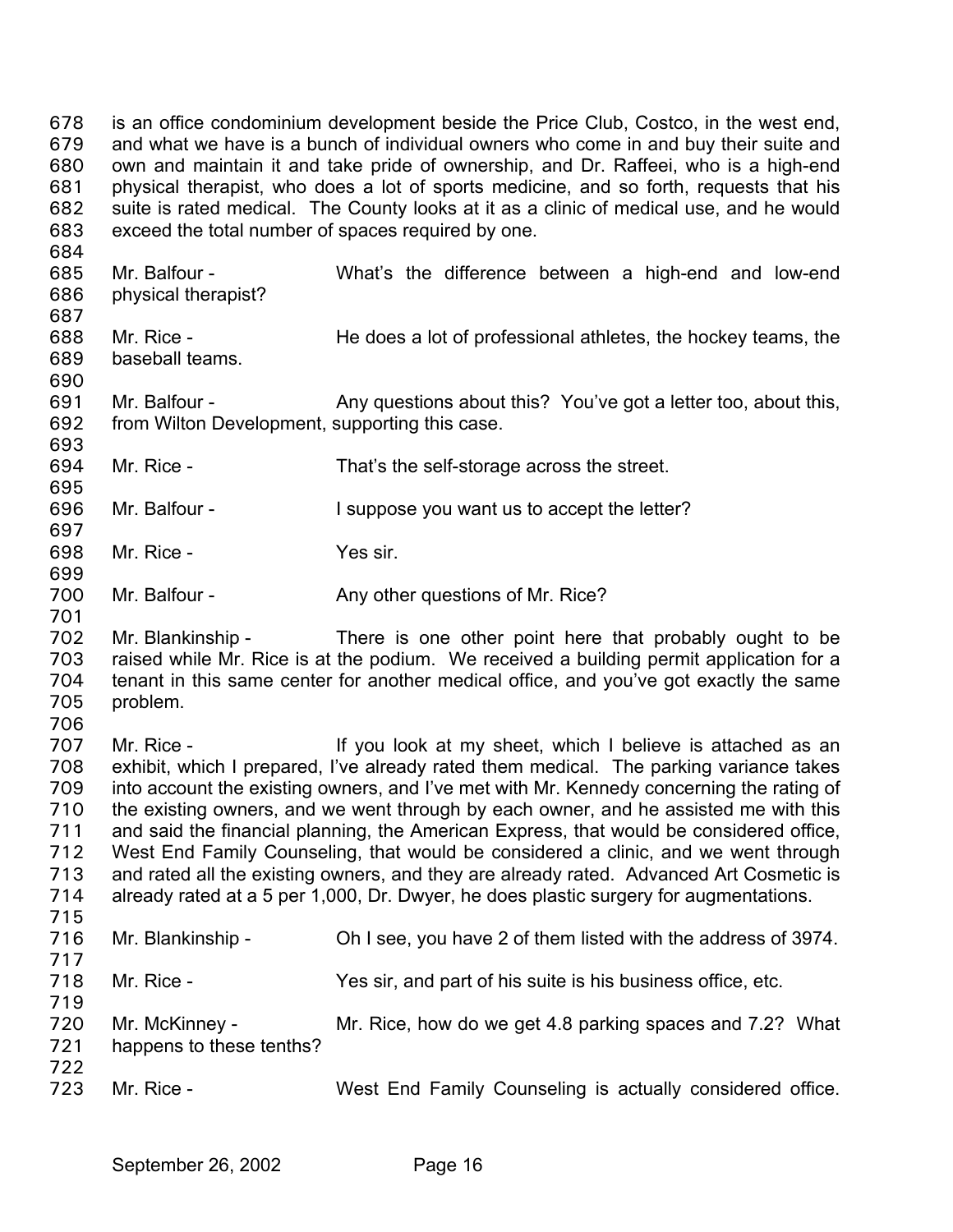Dr. Fortner, a dentist at 2520, I went through and did 5 times the ratio of 1 per 200 feet, based on the 2520, and then I get 12.6, and then I totaled them up for the whole thing. 724 725 726 727 728 729 730 731 732 733 734 735 736 737 738 739 740 741 742 743 744 745 746 747 748 749 750 751 752 753 754 755 756 757 758 759 760 761 762 763 764 765 766 767 768 769 Mr. McKinney - What do they actually have, or did you count them? Mr. Rice - The parking spaces? Dr. Fortner, the dentist, is probably the heaviest user; he has 3 employees and 7 chairs. He might have 7 people there at one time, but you have other people, such as West End Family Counseling, who are a husband and wife family counseling type deal, where they just have one exam room, and it's either one of them there any day, and they might only use 2 or 3 spaces. Mr. McKinney - If he has 7 patients, where do his employees park? Mr. Rice - They park there on site. Mr. McKinney - So if he's got 3 employees, they're taking up, he's only got 4 spaces left, and if he's got 7 patients, he's short 3. Mr. Rice - Yes sir. That would be the worst case; that's why I brought him up. Mr. McKinney - Is Springfield Commons all in one building? Mr. Rice - No sir, it's in 3 separate buildings. Mr. Balfour - Any other questions of Mr. Rice? Mr. Rice - I really don't anticipate there ever being a parking problem at that development. The dentist who's in there, Dr. Solatarian, is only in there 2 days a week. A lot of these medical offices are extensions of other offices, and they're not there 7 days a week. I also included a letter in the application that stated he would never need more than 13 or 14 spaces at any one time. After an advertised public hearing and on a motion by Mr. McKinney, seconded by Mr. Nunnally, the Board **granted** application **A-146-2002** for a variance to open a medical office at 3920 Springfield Road (Springfield Commons) (Parcel 754-759-8717). The Board granted the variance subject to the following conditions: 1. This variance applies only to the required number of parking spaces. All other applicable regulations of the County Code shall remain in force. 2. This approval is subject to all conditions placed on Plan of Development POD-42-00 by the Planning Commission. Affirmative: Balfour, Kirkland, McKinney, Nunnally 4 Negative: 0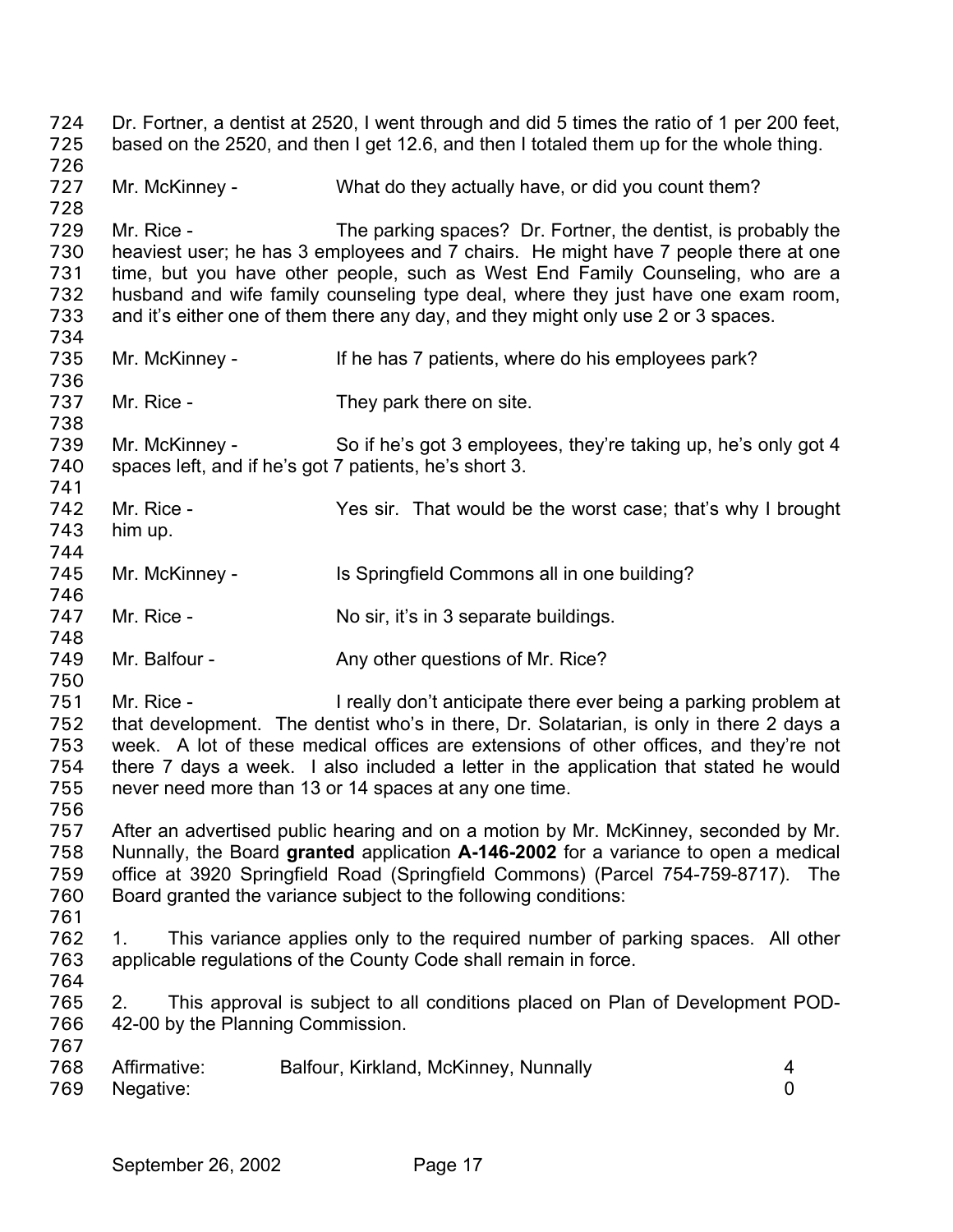770 Absent: Wright 1

771

- 772 773 774 775 776 The Board granted this request, as it found from the evidence presented that, due to the unique circumstances of the subject property, strict application of the County Code would produce undue hardship not generally shared by other properties in the area, and authorizing this variance will neither cause a substantial detriment to adjacent property nor materially impair the purpose of the zoning regulations.
- 777 778 779 780 781 782 783 784 785 786 **A -147-2002 MICHEL ZAJUR** requests a variance from Section 24-95(i)(2)c. of Chapter 24 of the County Code to build a detached garage at 12124 Gayton Manor Place (Gayton Park) (Parcel 732-762-3068), zoned R-3AC, One-family Residence District (Conditional) (Three Chopt). The accessory structure location requirement is not met. The applicant proposes 2 feet separation between an accessory structure and the existing dwelling, where the Code requires 10 feet. The applicant requests a variance of 8 feet separation between an accessory structure and the principal structure.
- 787 788 789 790 Mr. Balfour - Is someone here on Michel Zajur? I thought someone stood up a minute ago. Oh, you're an adjacent landowner, not the applicant. We'll pass this by; it looks like the applicant's not here.
- 792 *(Returned at end of 10:00 o'clock agenda)*
- 794 Mr. Balfour - Is anyone here on that matter?
- 795

791

793

796 797 798 799 800 Upon a motion by Mr. Balfour, seconded by Mr. McKinney, the Board **deferred** application **A-147-2002** for a variance to build a detached garage at 12124 Gayton Manor Place (Gayton Park) (Parcel 732-762-3068). The case was deferred from the September 26, 2002, until the October 24, 2002, meeting.

| 801 | Affirmative:  | Balfour, Kirkland, McKinney, Nunnally |  |
|-----|---------------|---------------------------------------|--|
|     | 802 Negative: |                                       |  |
| 803 | Absent:       | Wright                                |  |

- 804
	- 805 806 807 The Board deferred the request because there was no one present at the meeting to present the case.
	- 808 809 810 811 812 813 814 **A -148-2002 THEODORA A. MERRY** requests a variance from Section 24-9 of Chapter 24 of the County Code to build a one-family dwelling at 4200 Whistling Arrow Drive (Parcel 809-717-5888), zoned R-3, One-family Residence District (Varina). The public street frontage requirement is not met. The applicant has 0 feet public street frontage, where the Code requires 50 feet public street frontage. The applicant requests a variance of 50 feet public street frontage.
	- 815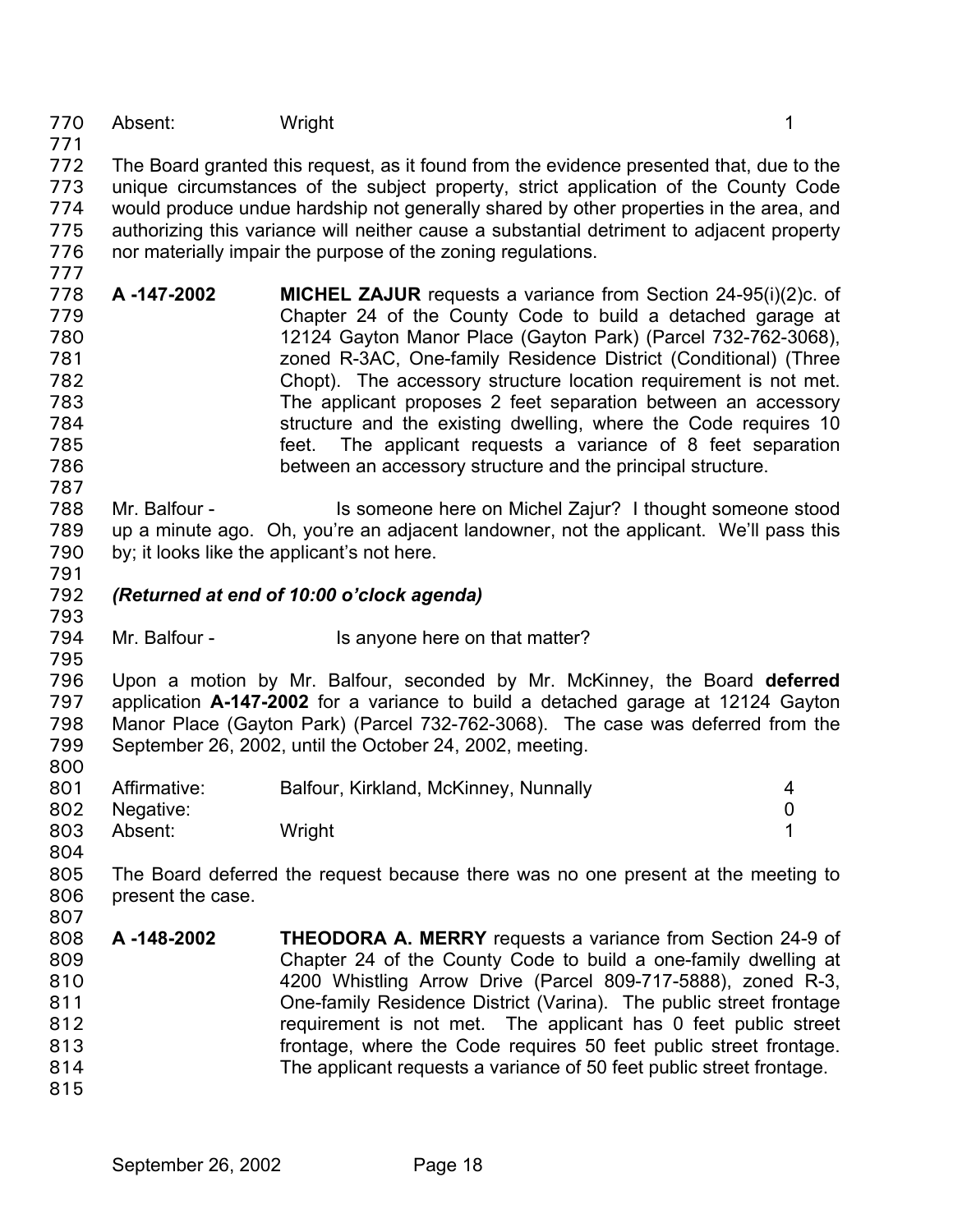Mr. Balfour - Is someone here on this case? Anyone else to testify in this case? Raise your right hand please. 816 817

818

822

831

837

843

845

851

853

856

819 820 821 Mr. Blankinship - Just in time. This is the person who called. Do you swear that the testimony you are about to give is the truth, the whole truth, and nothing but the truth, so help you God?

823 824 825 826 827 828 829 Ms. Merry - Theodora Ann Merry. I'd like to build a private residence. I understand that originally the road was planned to extend on though, and those plans were never realized. I purchased the land with the intent to build, and a friend of mine went around to all the appropriate commissions to make sure that it was a buildable lot, and somehow or another, the fact that it was at a terminus was missed. So I'd like to request a variance so that we could go ahead and build this building.

830 Mr. Nunnally - How would you access or get to your property?

832 833 834 Ms. Merry - By Whistling Arrow Drive, at the end there, I'd build a driveway that extends over to the side of the house.

- 835 836 Mr. Balfour - What's that we're looking at – is that the driveway already there?
- 838 839 840 841 842 Ms. Merry - No, that's a driveway that comes up along side of the property. This would be the rear of the property. It crosses over a bit of a ravine, so the house would actually sit to the right of where you're looking. This goes up into an older part of the neighborhood to the left. There are a couple of private homes there, and just to your immediate left, somebody's just purchased that land and is building as well.
- 844 Mr. Balfour - 4309?
- 846 847 Ms. Merry - The Yes, right up in there.
- 848 849 Mr. Balfour - The Are there questions of Ms. Merry?
- 850 Mr. McKinney - Ms. Merry, what size home do you intend to build?
- 852 Ms. Merry - It's just under 1,000 square feet; it's 3-bedroom.
- 854 855 Mr. McKinney - You can't build just under 1,000 square feet in R-3 zoning; it's got to be a minimum of 1,100 square feet.
- 857 Mr. Kirkland - You've got to have a minimum of 1100-square foot home.
- 858 859 860 Mr. McKinney - What are the other homes in the area? Do you know square footage-wise what they are?
- 861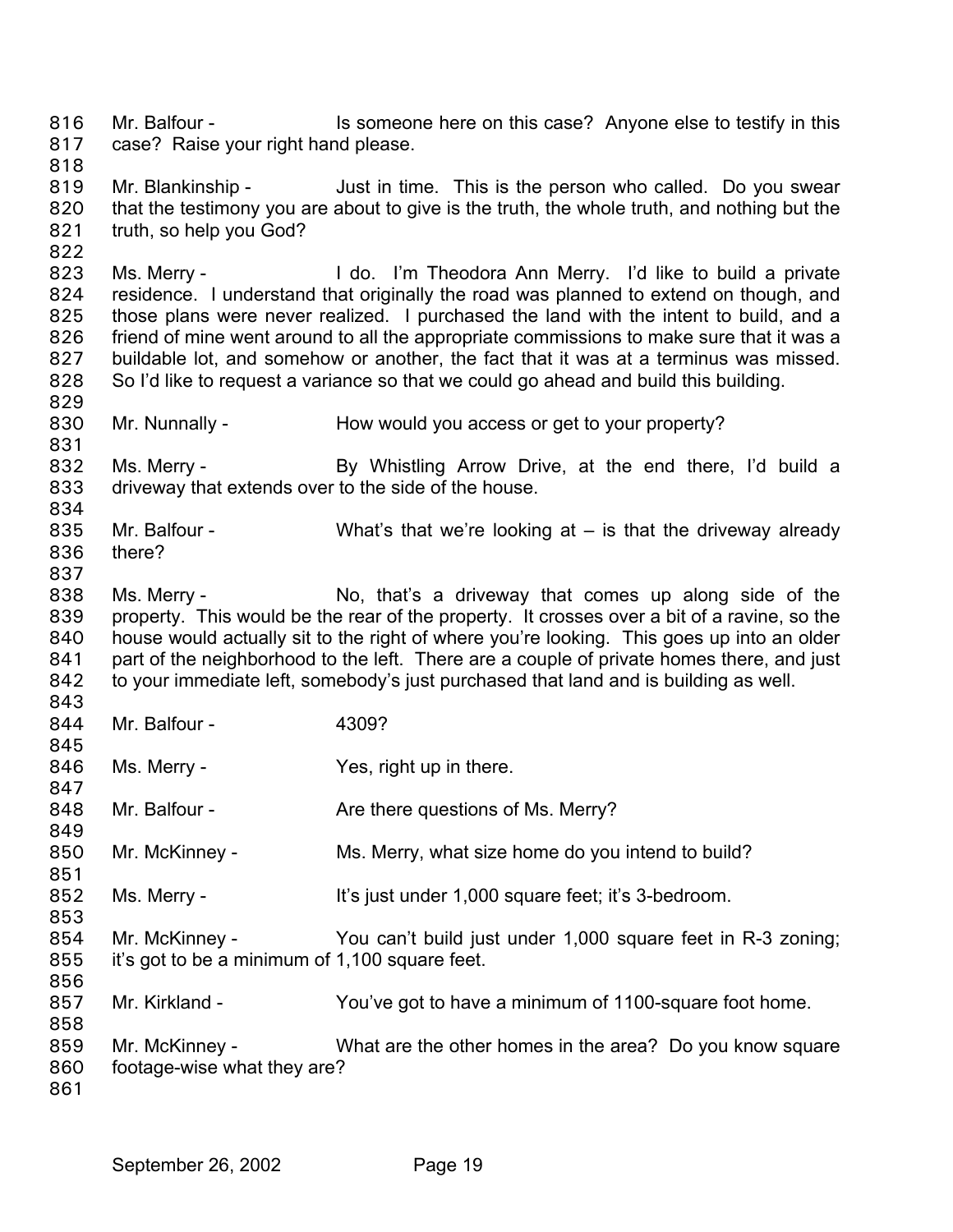Ms. Merry - **OK.** I'll remember that. They are mostly one story and two story, I believe in the range of 1,000 to 1500. 862 863 864 865 866 867 868 869 870 871 872 873 874 875 876 877 878 879 880 881 882 883 884 885 886 887 888 889 890 891 892 893 894 895 896 897 898 899 900 901 902 903 904 905 906 907 Mr. McKinney - Well they wouldn't be 1,000; they've got to be over 1,000; they've got to be 1100 to 1500. Are they framed, brick? Ms. Merry - They are mostly frame, concrete footing with frame. That would be the subdivision there. The other homes that are more widely spread apart there – they are brick. Mr. McKinney - Mr. Blankinship, did you go down and look at this? Mr. Blankinship - Yes we did. Mr. McKinney - What are the other homes in the area? Mr. Blankinship - We weren't really looking so much at that, but I would guess they're 1200 square feet, typically. Mr. McKinney - Do you have your plans for the house you're going to build now? Ms. Merry - The Yes. Mr. McKinney - And it calls for how many square feet? Ms. Merry - It's just at 1,000. I'll make the living room bigger. Mr. McKinney - Don't do the living room; that's the most wasted room in the house. Make it the bedroom, family room, or kitchen. Mr. Blankinship - Make it a big kitchen. Mr. McKinney - You do what you want; we're just kidding. Mr. Balfour - Any other questions of Ms. Merry? Thank you. You weren't here at the beginning, but what we do is, we decide all the cases at the end of the docket. If you wish, you can wait, or if you want to get on home, you can call back this afternoon. Mr. McKinney - We're not going to be too long, we hope. After an advertised public hearing and on a motion by Mr. Nunnally, seconded by Mr. McKinney, the Board **granted** application **A-148-2002** for a variance to build a onefamily dwelling at 4200 Whistling Arrow Drive (Parcel 809-717-5888). The Board granted the variance subject to the following conditions: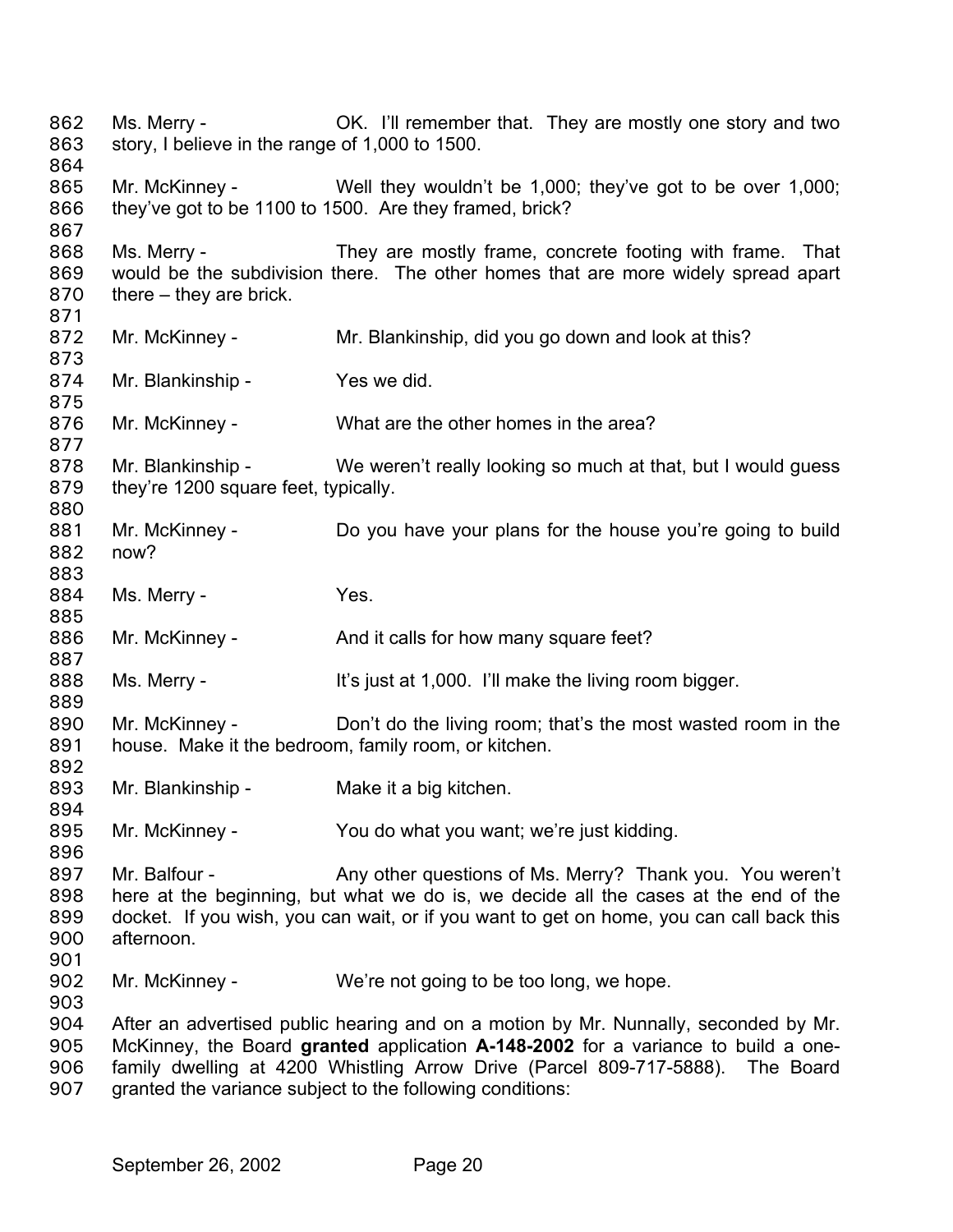- 908 909 910 1. This variance applies only to the public street frontage requirement. All other applicable regulations of the County Code shall remain in force.
- 911 912 913 914 915 2. At the time of building permit application, the applicant shall submit the necessary information to the Department of Public Works to ensure compliance with the requirements of the Chesapeake Bay Preservation Act and the code requirements for water quality standards.
- 916 917 918 919 Affirmative: Balfour, Kirkland, McKinney, Nunnally 4 Negative: 0 Absent: Wright 1
- 921 922 923 924 925 926 The Board granted this request, as it found from the evidence presented that, due to the unique circumstances of the subject property, strict application of the County Code would produce undue hardship not generally shared by other properties in the area, and authorizing this variance will neither cause a substantial detriment to adjacent property nor materially impair the purpose of the zoning regulations.
- 927 928 929 930 931 932 933 934 935 **A -149-2002 SUNTECH HOMES** requests a variance from Section 24-95(b)(8) of Chapter 24 of the County Code to build a one-family dwelling at 8800 Hungary Road (Revilo) (Parcel 762-761-6559), zoned A-1, Agricultural District (Brookland). The lot width requirement and total lot area requirement are not met. The applicant has 15,047 square feet total lot area and 84.46 feet lot width, where the Code requires 30,000 square feet total lot area and 150 feet lot width. The applicant requests a variance of 14,933 square feet total lot area and 65.54 feet lot width.
- 937 938 939 Mr. Balfour - Anyone else to testify in this case? Would you raise your right hand and be sworn please.
- 940 941 Mr. Blankinship - Do you swear that the testimony you are about to give is the truth, the whole truth, and nothing but the truth, so help you God?
- 942 943 944 945 946 947 948 Mr. Walker - The I affirm. My name is Eric Walker, and I am here representing the Estate of Margaret Cross and Suntech Homes, Margaret Cross being the owner, Suntech Homes being the contract purchaser. This lot was recorded back in 1951, and at that time it met current zoning requirements. Since then, zoning requirements have changed, and it no longer conforms to those requirements. We are requesting to build a single-family dwelling on this lot.
- 949

936

920

- 950 951 Mr. Kirkland - The Mr. Walker, the lots that adjoin this property, how big are they? Let's say 8900, 8920 – how big are those lots?
- 952
- 953 Mr. Walker - Same size as this one.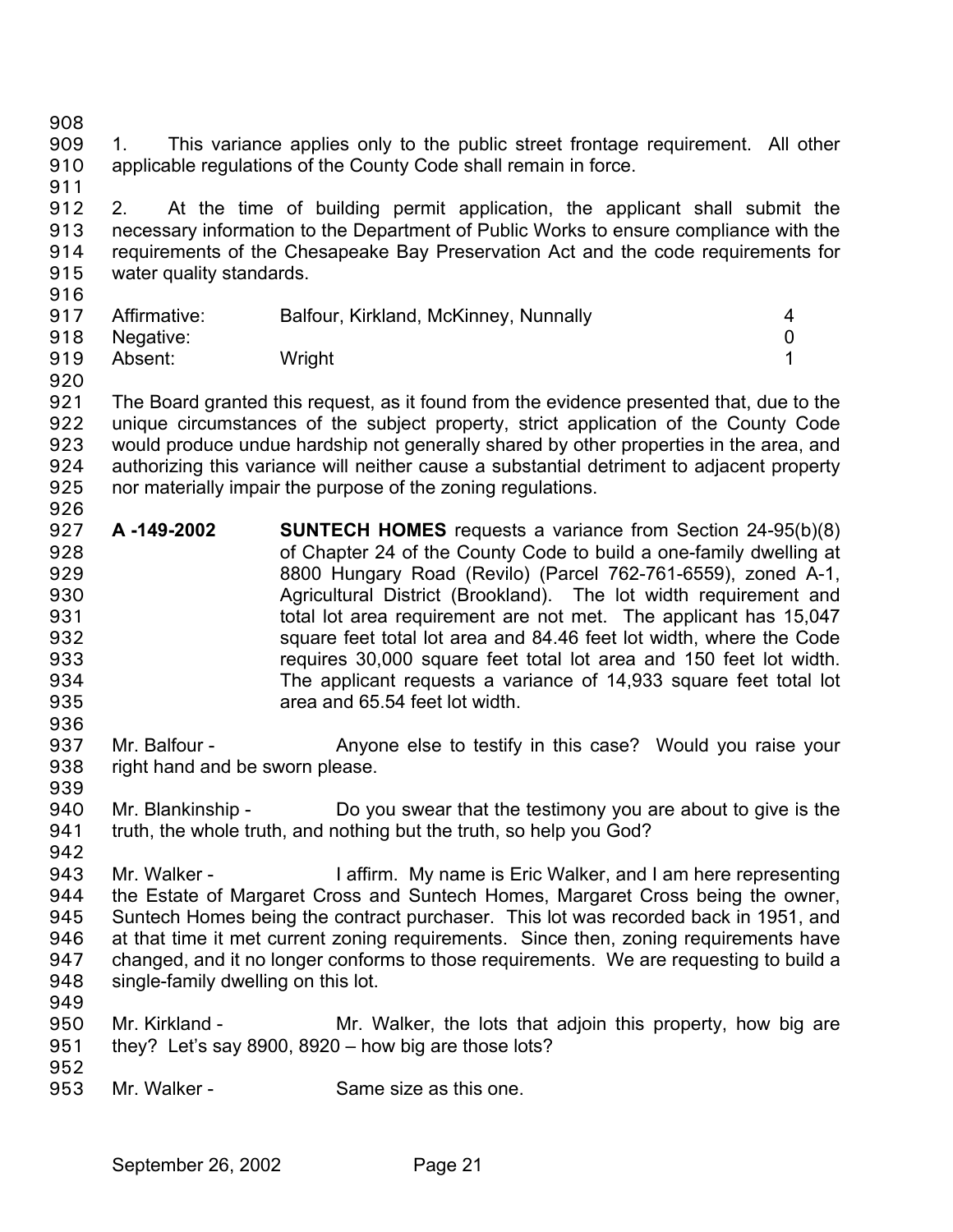954 955 956 957 958 959 960 961 962 963 964 965 966 967 968 969 970 971 972 973 974 975 976 977 978 979 980 981 982 983 984 985 986 987 988 989 990 991 992 993 994 995 996 997 998 999 Mr. McKinney - They may be smaller. Mr. Kirkland - Thave you made any attempts to purchase Vontay Road or anything like that? Is that going to be used in the future, do you know? Mr. Walker - That road won't be used in the future. The adjacent property to the east and north of this property is owned by Atack Properties. I've talked with them; we're working out a deal for utilities for sewer. He's already platted out a subdivision, which hasn't been recorded, but he's already set up plans to develop that property. Now Vontay Road will never be developed, and at some point, we may or may not vacate Vontay. But still at that juncture, we wouldn't meet current standards. Mr. Kirkland - What's got me concerned is basically, you're asking for an R-2 lot in an A-1 zone. Mr. Walker - Sure. Now one thing I want you guys to look at is again, this subdivision was recorded back in '51, and at that point it met requirements. Requirements have since changed. Mr. Kirkland - In 1960 they went through and did a comprehensive plan and rezoned and squared everything up. Mr. Walker - So at that juncture we're requesting a variance. Mr. Balfour - How long have the other homes been there, do you know? Mr. Walker - Looking at the information on the background I guess Mr. Blankinship put together, they were built between 1951and 1959. Mr. Blankinship - Actually, even at that time, I don't think these lots met the requirements for A-1, because that's what the exception standards, they're 24-95(b), that's far less than today's standards for A-1, and these don't even meet those standards, so I'm not really sure how lots at that time were reviewed or why we would have approved lots that were below even the standards that were applicable at that time. Or maybe the exception standards go back to the '53 standards, because we amended the ordinance in '53 too. So these were divided in '51. No, Susan's shaking her head. What's that building that's right next to the boundary line, that's on the adjacent lot – is that a garage? Mr. Kirkland - It's a little shed on  $8900 -$  is that a garage right against the property line on the other person's property, right against yours? Mr. Walker - I'm not sure to be honest with you. It looks like it's probably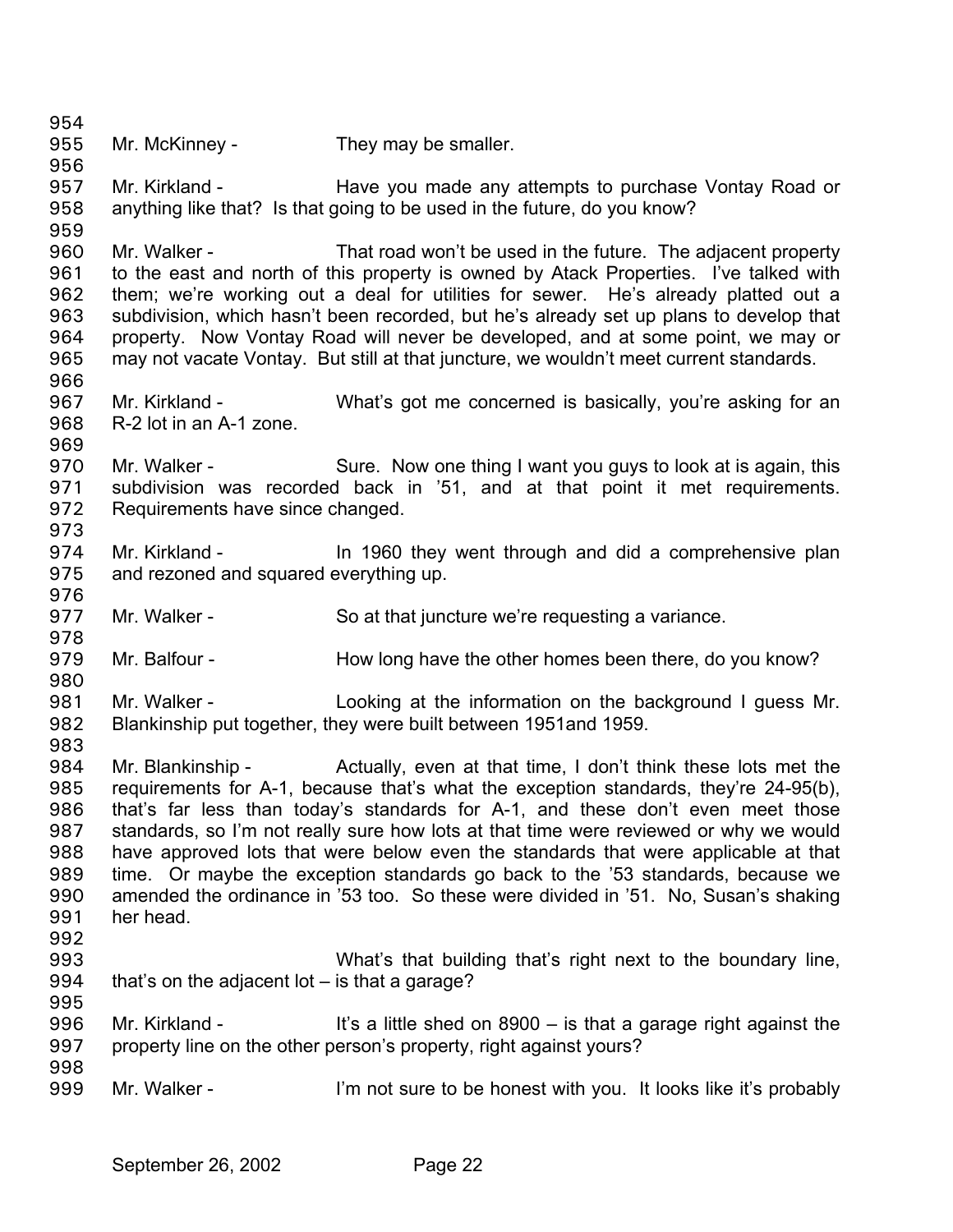a garage, because we have a driveway there. 

 Mr. Kirkland - So your answer to why you couldn't buy Vontay is that you are probably going to use that as a sewer right-of-way to go into the Atack Properties, is that what it is?

 Mr. Walker - That's correct.

 Mr. McKinney - The Why wouldn't they use Vontay as an ingress into that property? I would think that's why it's there.

 Mr. Kirkland - It's one of those old paper streets, you know, done many years ago.

 Mr. Blankinship - It's probably not far enough offset from Walton Farms now.

 Mr. McKinney - But Mr. Walker's lot looks like it's a little larger that the other lots.

 Mr. Blankinship - It's larger in the back; I think it's a little narrower in the front.

 Mr. Kirkland - I was hoping he could have possibly worked out a purchase on this Vontay.

 Mr. McKinney - If they vacate it, he'll get half of it for a dollar.

 Mr. Walker - That would be the case, but at that juncture, we still wouldn't meet the current standards.

 Mr. Kirkland - Sure, sure, I understand that, but it would be bigger than it is now. What is that, 50 feet wide through there, paper street?

 Mr. McKinney - This has public water and sewer?

 Mr. Walker - Yes. Water's on Hungary; sewer we have to extend from behind us, so essentially we need Vontay to be there to do that.

 Mr. Balfour - Well I might help you right there, to get it vacated, if it's going to be used for that purpose. Any other questions for Mr. Walker?

 Mr. McKinney - You intend to use public water and sewer? Mr. Walker - The Yes sir. Mr. McKinney - Is that a condition, Mr. Blankinship?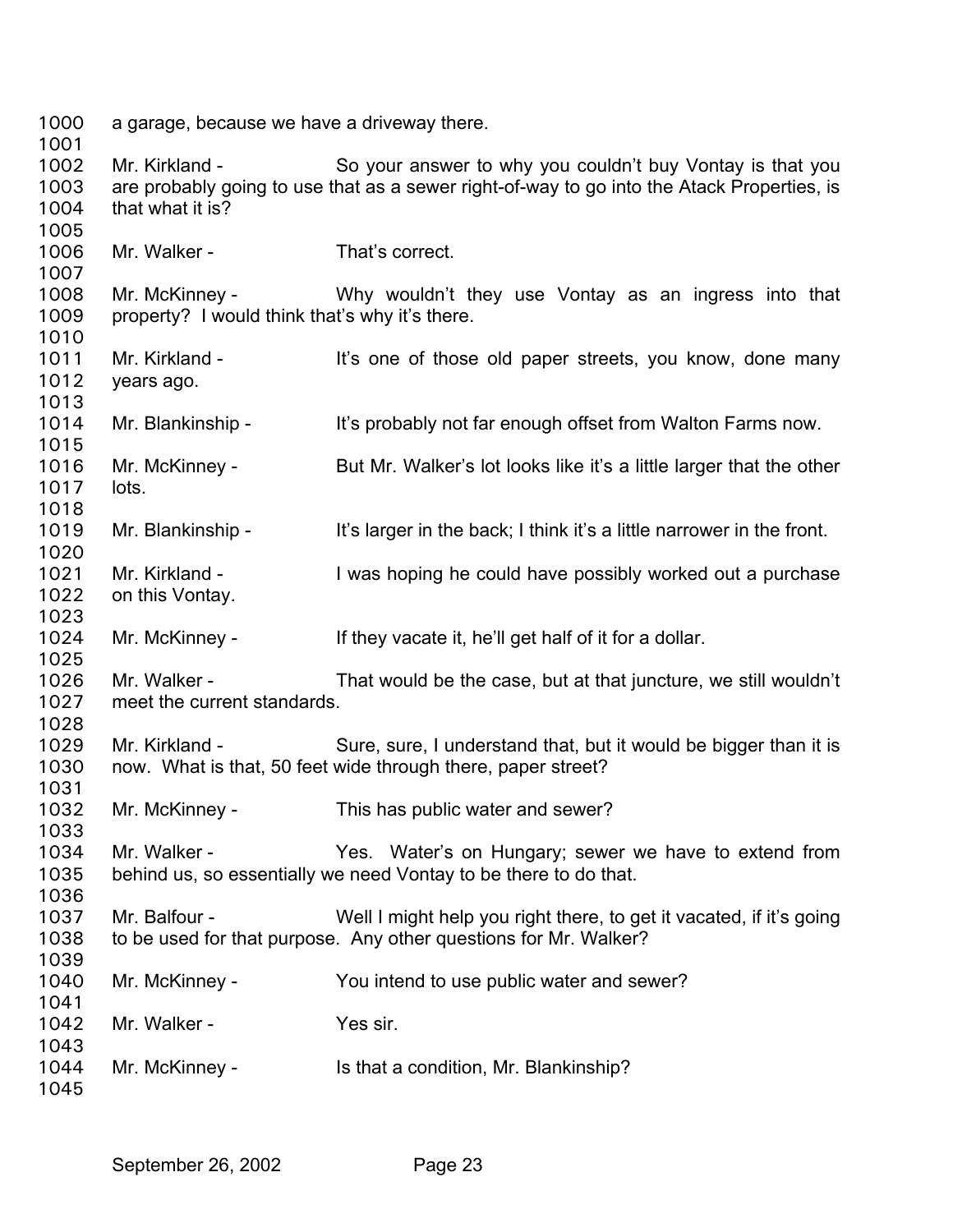Mr. Blankinship - If it's not, we can certainly add it. They'll be required to, whether you have it as your condition or not, but there's no reason not to add it. 1046 1047 1048 1049 1050 1051 1052 Mr. Kirkland - Mr. Walker, are the other people on this street hooked up to public water and sewer, or are they just well? Mr. Walker - Think the majority of them are well and septic, at least well.

1053 1054 1055 Just to add to it, we're building approximately a 1900 square foot home there, and we're building at least 1000 square feet bigger than those adjacent properties, so essentially we're looking to add value as opposed to taking value away from that area.

1056

1061

1068

1057 1058 1059 1060 After an advertised public hearing and on a motion by Mr. Kirkland, seconded by Mr. McKinney, the Board **granted** application **A-149-2002** for a variance to build a a onefamily dwelling at 8800 Hungary Road (Revilo) (Parcel 762-761-6559). The Board granted the variance subject to the following condition:

1062 1063 1064 1. This variance applies only to the lot area and lot width requirements. All other applicable regulations of the County Code shall remain in force.

| 1065 | Affirmative: | Balfour, Kirkland, McKinney, Nunnally |  |
|------|--------------|---------------------------------------|--|
| 1066 | Negative:    |                                       |  |
| 1067 | Absent:      | Wright                                |  |

1069 1070 1071 1072 1073 1074 The Board granted this request, as it found from the evidence presented that, due to the unique circumstances of the subject property, strict application of the County Code would produce undue hardship not generally shared by other properties in the area, and authorizing this variance will neither cause a substantial detriment to adjacent property nor materially impair the purpose of the zoning regulations.

1075 1076 1077 1078 1079 1080 1081 1082 1083 1084 1085 1086 1087 1088 1089 1090 1091 **A -150-2002 SHIRLEY A. TURNAGE** requests a variance from Sections 24- 95(b)(5), 24-95(c)(1), 24-9 and 24-95(k) of Chapter 24 of the County Code to build a one-family dwelling at 500 Grayson Avenue (Confederate Heights) (Parcel 793-740-1987), zoned R-3, Onefamily Residence District (Fairfield). The lot width requirement, minimum side yard setback, public street frontage requirement, side yard on corner lot, total lot area requirement, and total side yard setback are not met. The applicant has 47 feet public street frontage, 7,050 square feet total area, 47 feet lot width, 6.25 feet minimum side yard setback, 7.25 feet side yard setback on a corner lot, and 13.5 feet total side yard setback, where the Code requires 50 feet public street frontage, 8,000 square feet total lot area, 65 feet lot width, 7 feet minimum side yard setback, 10 feet side yard setback on a corner lot, and 14.1 feet total side yard setback. The applicant requests a variance of 3 feet public street frontage, 950 square feet total lot area, 18 feet lot width, 0.75 foot minimum side yard setback, 2.75 feet side yard setback on a corner lot, and 0.6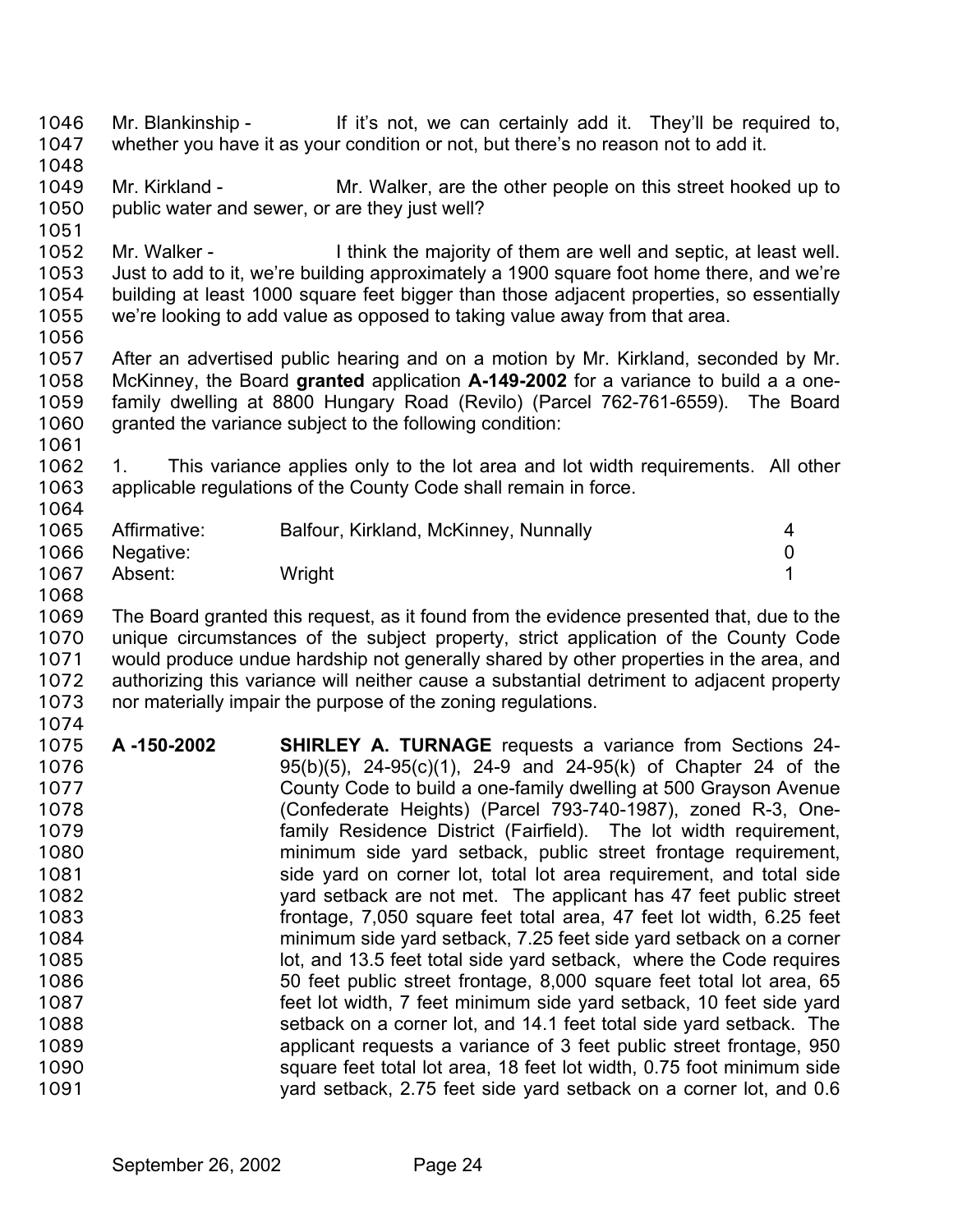1093 1094 1095 1096 1097 1098 1099 1100 1101 1102 1103 1104 1105 1106 1107 1108 1109 1110 1111 1112 1113 1114 1115 Mr. Balfour - Anyone else to testify on this matter? Would you stand and be sworn at the same time please. Mr. Blankinship - Do you swear that the testimony you are about to give is the truth, the whole truth, and nothing but the truth, so help you God? Mr. Walker - The Again, my name is Eric Walker, for the record. I'm representing Shirley Turnage, the owner, and Suntech Homes, the contract purchaser. This property was put on the market approximately 3 months ago by Ms. Shirley Turnage. We put it under contract and reviewed what we had there. Essentially, when I initially looked at it, I thought we had a 50-foot lot. Realizing now that we have a 47-foot lot there, we applied for a variance. As far as the total yard setback or that street yard setback on the house that we're proposing to do, normally I think the requirement is 10 feet, am I correct, Mr. Blankinship? For the street side we're requesting a 7-foot setback? There's a chain link fence around the property that we will probably remove, but we're looking to build approximately a 1200-square foot ranch, which is comparable to what's in the area. Mr. Balfour - Which way is that house going to face? Mr. Walker - It's going to face on Grayson Avenue.

1092 foot total side yard setback.

- 1116 1117 1118 Mr. McKinney - The You have this under contract, contingent upon getting a variance, I presume.
- 1119 1120 1121 1122 Mr. Blankinship - Has this plat been recorded, the one showing the 44-wide lot, or the 46, or whatever? It's titled just a plat to be submitted with the variance application.
- 1123 1124 1125 1126 1127 1128 Mr. Walker - The language is written in the deed according to that 47 feet. At some point, I'm assuming, I don't know, prior to Ms. Turnage purchasing it, or since she's purchased the property, approximately 3 feet was cut off of that 50-foot lot. As far as it being recorded in Planning, I didn't find a record of that, but again, it's recorded or there's language to that in the deed.
- 1129 1130 1131 Mr. Balfour - Mr. Secretary, looking at the map, do the same lots exist all the way down that street?
- 1132 Mr. Blankinship - It was originally divided into 50-foot lots.
- 1134 1135 1136 Mr. Balfour - I was just looking, and it looks like 7, 8, 9, and 10 look like to me they've got little narrow lots too.
- 1137 Mr. Blankinship - The Actually, probably the best place to look is on the second

1133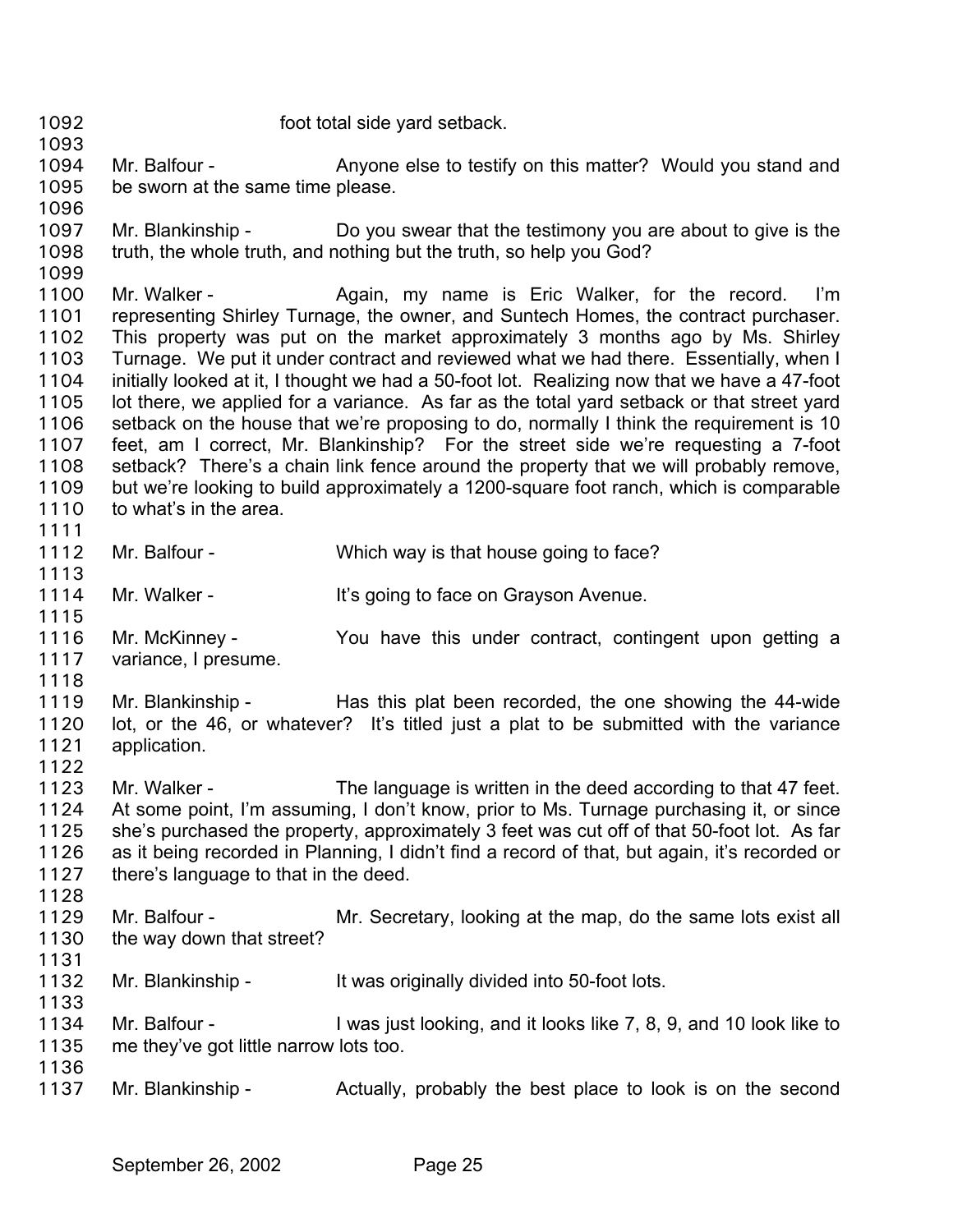map, not the vicinity map, but the case map. You really get a good overview of the neighborhood there. Mr. McKinney - Mr. Blankinship, 504 and 502 are the only 2 houses on that block, right. Mr. Blankinship - Yes sir, if you end the block at the alley, yes. Mr. McKinney - And do you know what the width is of 504? Are they basically split right in two? Mr. Blankinship - I want to say it's 100; I want to say each of these houses – 504 is on 2 lots; 502 is on 3 lots. I believe that's right. There's a subdivision plat that's in the file. Mr. Balfour - If you move 2 streets down, it looks like you've got ............. Mr. Blankinship - It's attached; there are 5 lots there, 1, 2, 3, 4, and 5. 502 sits all across lot 2 and takes up lots 1, 2 and 3. 504 sits mostly on lot 5 and takes up lots 4 and 5. Mr. Balfour - If you move down 3 blocks on that map, it looks like you've got 4 houses at Fayette and Elba Streets – what's the width of those lots? Mr. Blankinship - Fayette and Elba – there are 7 35-foot lots there, so they were originally divided as smaller lots. I guess what they did was they split one of them, and then 3 of those are 70-foot lots, and one of them is whatever's left. Mr. McKinney - How wide are those lots, did you say? Mr. Blankinship - Thirty-five feet – these were recorded in like 1916. Mr. McKinney - But they're not built on 35-foot lots? Mr. Blankinship - No, no, no – they're built on 2 of them. Mr. McKinney - Prior to 1960, R-3 zoning requires 65-foot lot width. Mr. Blankinship - Right, they're built on 2 of them. There is hardly a single house in this subdivision that stands on one lot. They're all on 2, 2 ½, or 3 lots. Mr. Balfour - There are 4 houses, is all I was pointing out, on a block the same size as what he's requesting. Mr. Blankinship - But it was originally platted as 7 lots.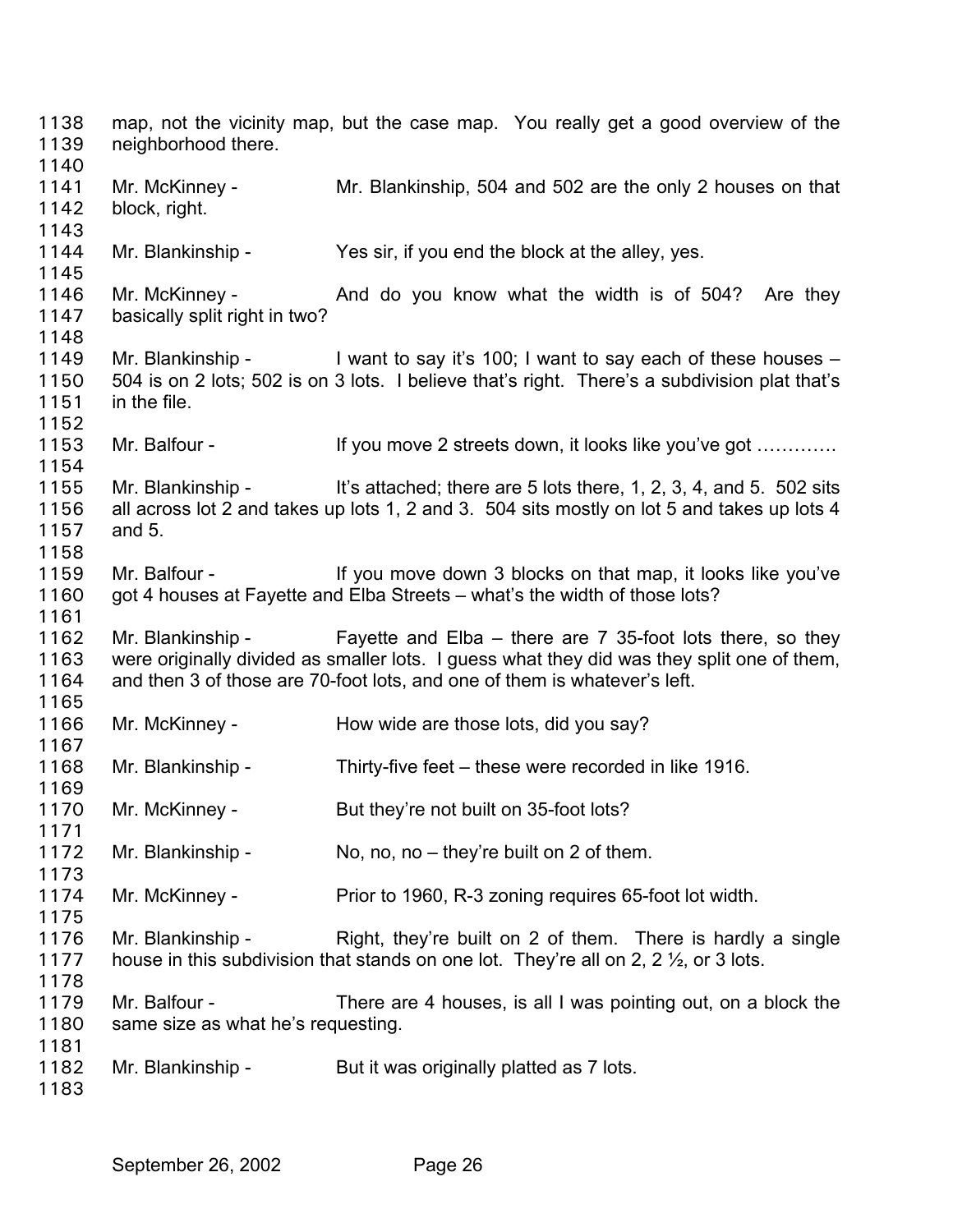Mr. Walker - Mr. Blankinship, on this aerial photo I'm looking at, 500 and 502 – is the property line right against the 502 house? 1184 1185 1186

1187 1188 1189 1190 1191 Mr. Blankinship - It does not show on the survey, and the property lines on the aerial photographs are not accurate to the foot, so we don't really know that. The only reason I can imagine why they would have moved that lot line over is because there was an encroachment, and you can tell from the other photograph, that house, it looks like the house is on the corner. There is just not very much space between.

1192 1193

1194

1200

1202

Mr. Kirkland - It's 44.3 feet.

1195 1196 1197 1198 1199 Mr. Blankinship - I imagine you're right; I imagine it's exactly on it, which means of course, that we're going to have to consult with fire if we get a building permit, because no matter what the setbacks are, there has to be a separation between buildings, under the fire code. You can work around those things technically by putting a fire wall on that side with no windows, but it's something we'll have to consult about.

1201 Mr. Balfour - Mr. Walker wanted to make a comment?

1203 1204 1205 1206 1207 1208 1209 Mr. Walker - The Yes I did. Again, there's a fence in between the two properties, and if I'm not mistaken, that house is sitting off of that, is sitting to the left of this shot here, that house is sitting off of that fence. Again, I'm assuming that fence is on the property line, and then again, the structure that we're building will be approximately 6 feet away, so essentially you're going to have anywhere from 7 to 9 feet in between the 2 structures, and that is common in that subdivision. Again, this subdivision was recorded ...............

1210

1211 1212 1213 Mr. Blankinship - Just a minute. That's not common. We're looking at the map here; there's not any 2 houses anywhere near that close.

1214 1215 1216 1217 1218 Mr. Walker - The Bushington differ. If you look in that entire subdivision, Confederate Heights, this subdivision was recorded back in '51. It was revised, by your notes, in '59, so there are some lots and some homes in that subdivision that are built comparable to what I'm proposing, which means they're 50-foot lots, or 40-foot lots, and they have a minimum of 7 or 8 feet on both sides.

- 1220 1221 Mr. Balfour - The University ou're talking about up there by Craig and Pulaski, looks like there are a lot of them in there.
- 1222

1224

1226

1219

- 1223 Mr. Walker - Fayette Avenue, Craig, Pulaski, Longhorn.
- 1225 Mr. McKinney - What are those lot widths?

1227 1228 1229 Mr. Walker - They vary. If you look at Delmont, those lots are 35 feet wide. Again, there is no house on one lot. They're more toward 2 or 3 lots, but if you look on Grayson, Craig and Fayette, you're going to get more of a cluster of 50-foot lots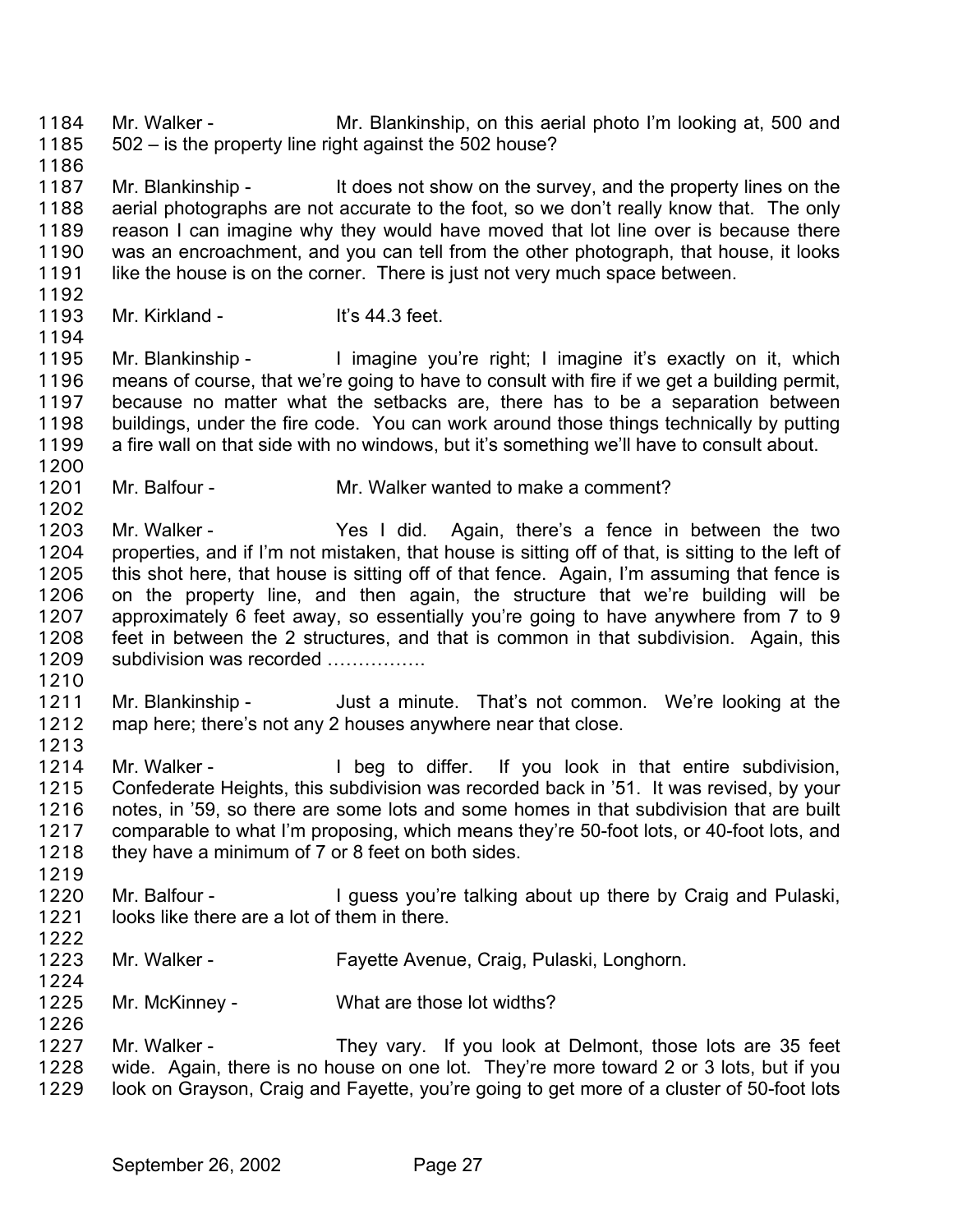| 1230                         |                                                  | there, that people have built a house on that width lot.                                                                                                                                                                           |
|------------------------------|--------------------------------------------------|------------------------------------------------------------------------------------------------------------------------------------------------------------------------------------------------------------------------------------|
| 1231<br>1232                 | Mr. McKinney -                                   | The smallest one I see is 54 feet.                                                                                                                                                                                                 |
| 1233                         |                                                  |                                                                                                                                                                                                                                    |
| 1234<br>1235                 | Mr. Walker -                                     | There's probably a 50-foot one in there.                                                                                                                                                                                           |
| 1236<br>1237                 | Mr. McKinney -<br>hardship?                      | Mr. Walker, I have a question for you $-$ what is your                                                                                                                                                                             |
| 1238<br>1239<br>1240         | Mr. Walker -                                     | Essentially the hardship, according to the current zoning<br>standards, is that we don't meet street frontage, there's a code of 50 feet.                                                                                          |
| 1241<br>1242<br>1243         | Mr. McKinney -                                   | Mr. Walker, you don't own the lot.                                                                                                                                                                                                 |
| 1244<br>1245                 | Mr. Walker -                                     | No, we're just the contract purchaser.                                                                                                                                                                                             |
| 1246<br>1247                 | Mr. McKinney -                                   | I'm asking you "what is your hardship?"                                                                                                                                                                                            |
| 1248<br>1249<br>1250         | Mr. Walker -<br>we can't build on the lot.       | What is my hardship? OK, based on what's currently there,                                                                                                                                                                          |
| 1251<br>1252                 | Mr. McKinney -                                   | So you have a monetary hardship?                                                                                                                                                                                                   |
| 1253<br>1254<br>1255<br>1256 | Mr. Walker -<br>can't do anything with that lot. | Correct, and essentially I'm representing the owner and the<br>contractor, and it's a hardship to the owner because if the variance isn't granted, she                                                                             |
| 1257<br>1258                 | Mr. McKinney -                                   | She can sell her house with that lot                                                                                                                                                                                               |
| 1259<br>1260                 | Mr. Blankinship -                                | as her side yard.                                                                                                                                                                                                                  |
| 1261<br>1262<br>1263         | Mr. Walker -<br>to do that.                      | But as far as selling the lot separately, she wouldn't be able                                                                                                                                                                     |
| 1264<br>1265                 | Mr. McKinney -                                   | Okay, thank you.                                                                                                                                                                                                                   |
| 1266<br>1267                 | Mr. Balfour -                                    | Any other questions? Yes ma'am.                                                                                                                                                                                                    |
| 1268<br>1269<br>1270<br>1271 | Ms. Allen -<br>Avenue.                           | Good morning, my name is Joyce Allen, and I'm here<br>speaking about this issue. Essentially, I'm the owner of the house next door. I thought<br>it was 500 Grayson Avenue, but I see you have this lot represented by 500 Grayson |
| 1272<br>1273<br>1274         | Mr. Balfour -                                    | You're at 502 or 504?                                                                                                                                                                                                              |
| 1275                         | Ms. Allen -                                      | 502. Right next to that fence, that's me.                                                                                                                                                                                          |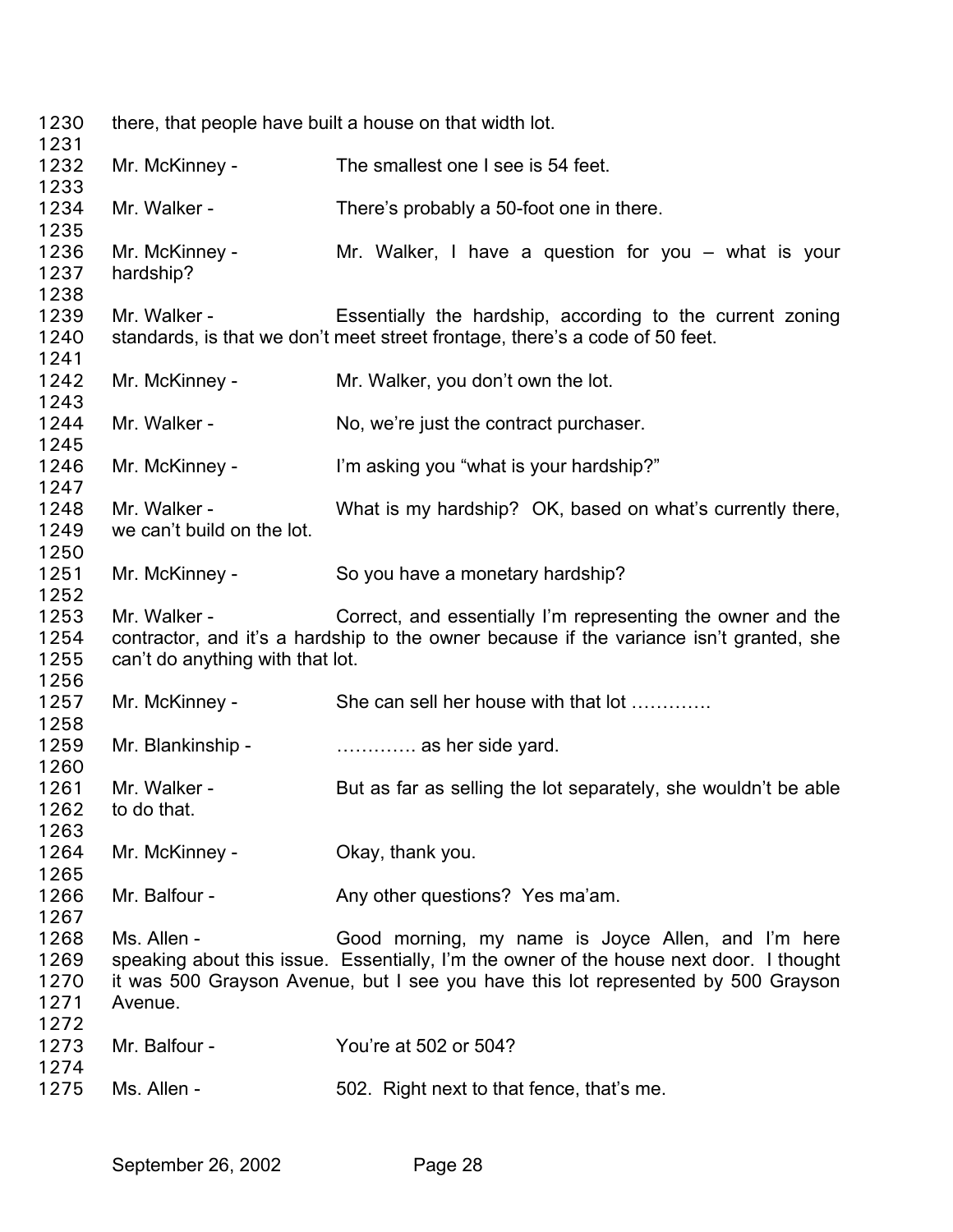1276 1277 1278 1279 1280 1281 1282 1283 1284 1285 1286 1287 1288 1289 1290 1291 1292 1293 1294 1295 1296 1297 1298 1299 1300 1301 1302 1303 1304 1305 1306 1307 1308 1309 1310 1311 1312 1313 1314 1315 1316 1317 1318 1319 1320 1321 Mr. Balfour - That's the house we were just talking about then. Ms. Allen - Exactly, and I'm requesting that this variance be denied because it's simple, based upon the description that you have provided me, this fails to meet any of the Code requirements, the 47-foot public street frontage, from hearing, usually that's 50, but like you say, this is one single lot. These other properties include 2, 3 lots combined. My property, if I was to go out on that porch, and reach over, it's like, I could touch that house, and I believe that is a little bit too close. The view would be diminished by building another property also, and I really do believe that would affect the value of my property, so I'm requesting that you deny this request. If I can answer any questions ……………. Mr. Kirkland - Let me ask you, there's a fence around this piece of property that we're talking about, this 500? How close is your house to that fence? Ms. Allen - That is about 2 feet. Mr. Balfour - There's a picture in our packet – is that your house right on the left I guess? Mr. McKinney - Ms. Allen, how did you wind up with your lot without getting this one? Ms. Allen - The You know, when I purchased this house, I thought I was getting all of that. I really did. And a few years later we learned, because we purchased it from HUD. Mr. McKinney - You purchased it from HUD? So that wasn't in the estate of Ms. Turnage? Ms. Allen - Well I believe that she was the owner of both properties, and we assumed that we were getting that lot in addition to 502, but I learned later that was not the case. Mr. Kirkland - Have you asked Mr. Walker about purchasing this land? Ms. Allen - Thave called Prosperous Realty a number of times, but nobody, well one person did get back in touch with me, but then you know, it's like she would call me, I would call her, and we never ……………. Mr. Kirkland - Phone tag. Ms. Allen - That's about it. Mr. Balfour - So your opposition would be because it would be too close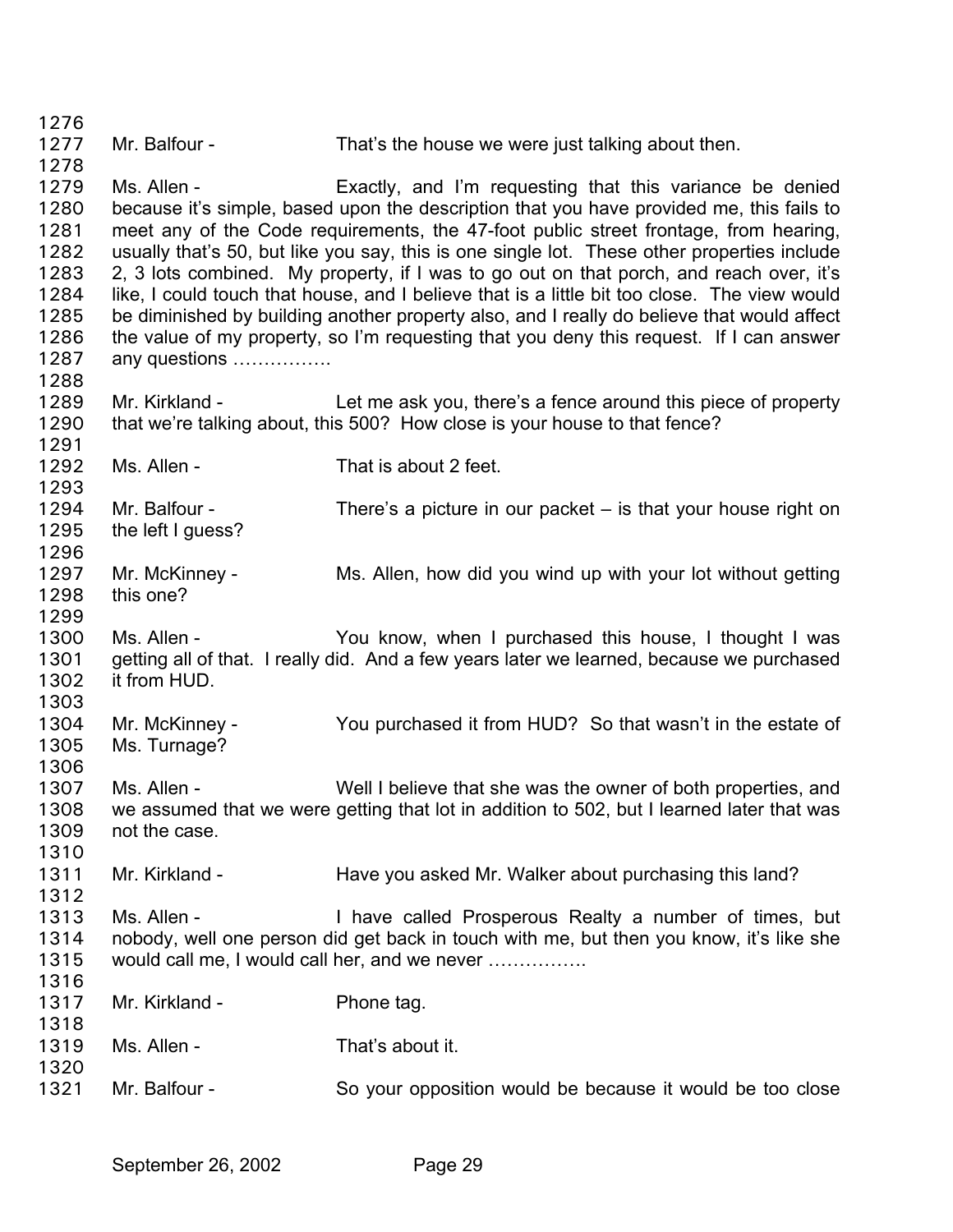to your house and destroy your property values.

 Ms. Allen - Oh definitely. Plus it does not meet any of those Code requirements.

 Mr. Balfour - All right, thank you. He has a chance to respond to you, but you don't have a chance to respond again, so is there anything else you want to say?

 Mr. McKinney - In other words, he's going to address your concerns to us.

 Ms. Allen - Well, basically, it's a single lot, and I think things would be too close for comfort.

 Mr. McKinney - It's a single half a lot.

 Mr. Balfour - Is there anyone else to testify? Mr. Walker?

 Mr. Walker - To address Ms. Allen's concerns, the width of my side yard setback adjacent to her property is approximately  $7\frac{1}{4}$  feet. That, but itself, meets standards. Now when you add my street side setback, total side yard is not met, but as far as that interior yard setback, it's met. So, based on that, I would be basically up to Code.

 Mr. Kirkland - The proposed home that you plan to put on this lot – how wide is it?

 Mr. Walker -  $\qquad \qquad$  It's approximately 33  $\frac{1}{2}$  feet wide.

 Mr. Blankinship - The plat that's submitted with your application shows a side yard of 6.25 abutting her house, and 7.25 abutting Elba Street. I was thinking we advertised the minimum lot size; why would we have advertised that if you met it? Actually, I think you're only inches off.

 Mr. McKinney - If the lot's 47, and the house is 33, that gives you 14 feet, 7 feet on each side? Mr. Blankinship - He's showing 7  $\frac{1}{4}$  on one and 6  $\frac{1}{4}$  on the other. Mr. Walker - So whatever the difference is, that's the width of the house. Mr. Blankinship - Yes, 33 feet, 6 inches. Mr. Balfour - **I** don't suppose there's any way you could take that house and face Elba and move it.

 Mr. Blankinship - Then you wouldn't meet the rear yard setback.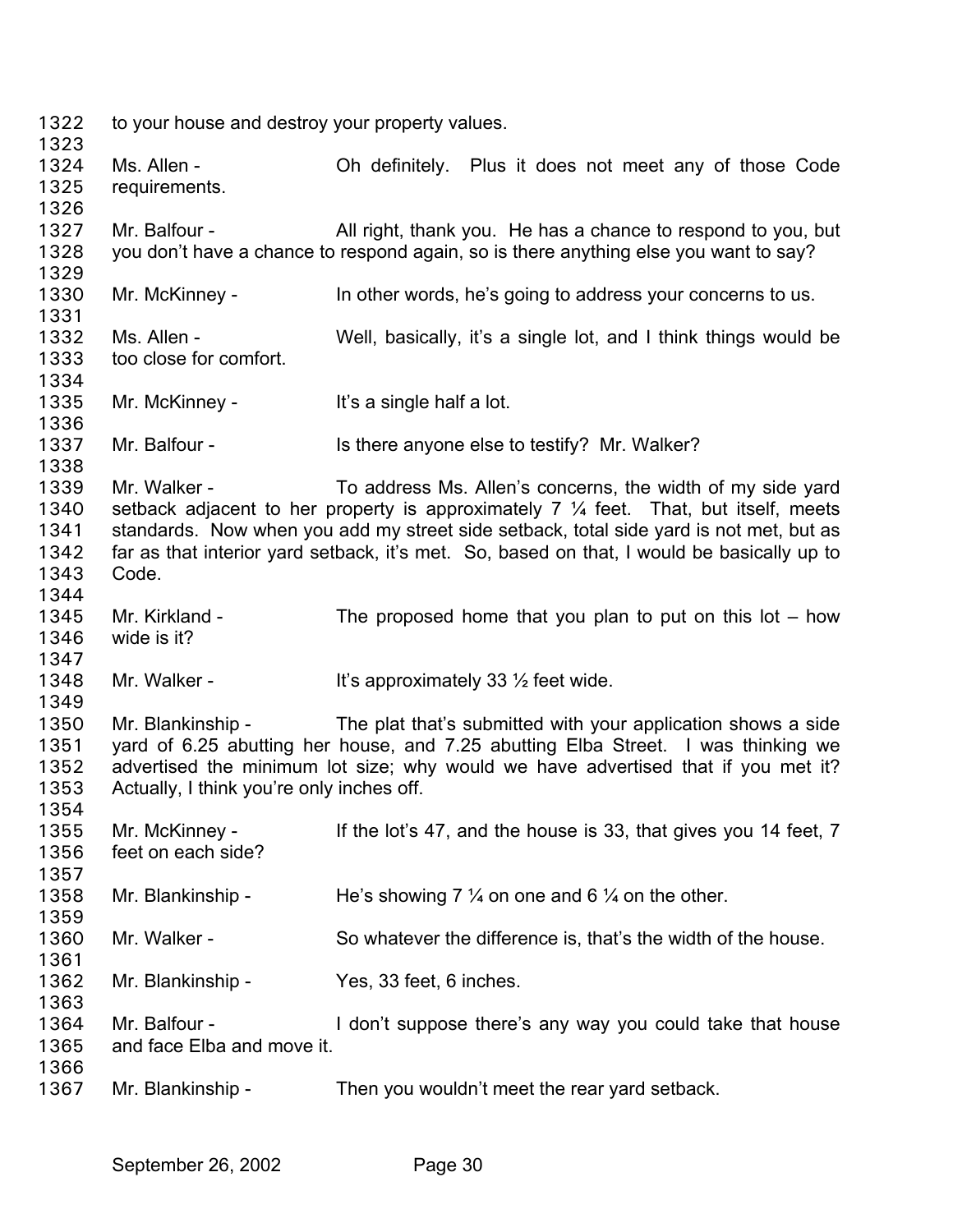1368 1369 1370 1371 1372 1373 1374 1375 1376 1377 1378 1379 1380 1381 1382 1383 1384 1385 1386 1387 1388 1389 1390 1391 1392 1393 1394 1395 1396 1397 1398 1399 1400 1401 1402 1403 1404 1405 1406 1407 1408 1409 1410 1411 1412 1413 Mr. Walker - **What we would consider doing, is potentially changing the** proposed home. Essentially when we submitted the variance, we had to find a footprint that would fit in this envelope. We don't necessarily have to utilize or use or build that home, okay? What I'm essentially asking for is the setbacks, and then we'll try to work within those parameters. Mr. Balfour - Thank you. Any other questions? Mr. McKinney - Where's Mr. Davis? Did you get anything on that building permit? Did that come over yet? Mr. Blankinship - I'm going to go get it. Mr. Kirkland - We're going to take a break here, I guess. Mr. Balfour - We've got 2 cases we can probably call, that we passed by. Mr. Davis is one case, and we passed by Mr. Zajur. Is there a Mr. Michel Zajur in the room or in the hall? Case A-147-2002. Mr. Blankinship - We could hear this gentleman's testimony, the one who is here to speak to the Zajur application, and then you could decide whether to defer it. This guy's probably taken the morning off of work to come down here to speak. Mr. Balfour - Sir, are you in favor or opposed? I think what they're saying here is, if we hear you, we can't hear half a case. It may mean you'll have to come back, and that's the bottom line. Upon a motion by Mr. McKinney, seconded by Mr. Kirkland, the Board **denied** application **A-150-2002** for a variance to build a one-family dwelling at 500 Grayson Avenue (Confederate Heights) (Parcel 793-740-1987). The Board denied the request as it found from the evidence presented that approving the variance would be of substantial detriment to adjacent property or would materially impair the purpose of the zoning regulations. **UP- 33-2002 GOOD NEIGHBOR VILLAGE** requests a conditional use permit pursuant to Section 24-52(e) of Chapter 24 of the County Code to expand a charitable institution for human care at 8825 Buffin Road (Parcels 821-680-7411, 5244 and 3262), zoned A-1, Agricultural District (Varina). Mr. Balfour - **Anyone here on that case?** Are there any others to speak on this case? If there are, would you stand and be sworn. Mr. Blankinship - Do you swear that the testimony you are about to give is the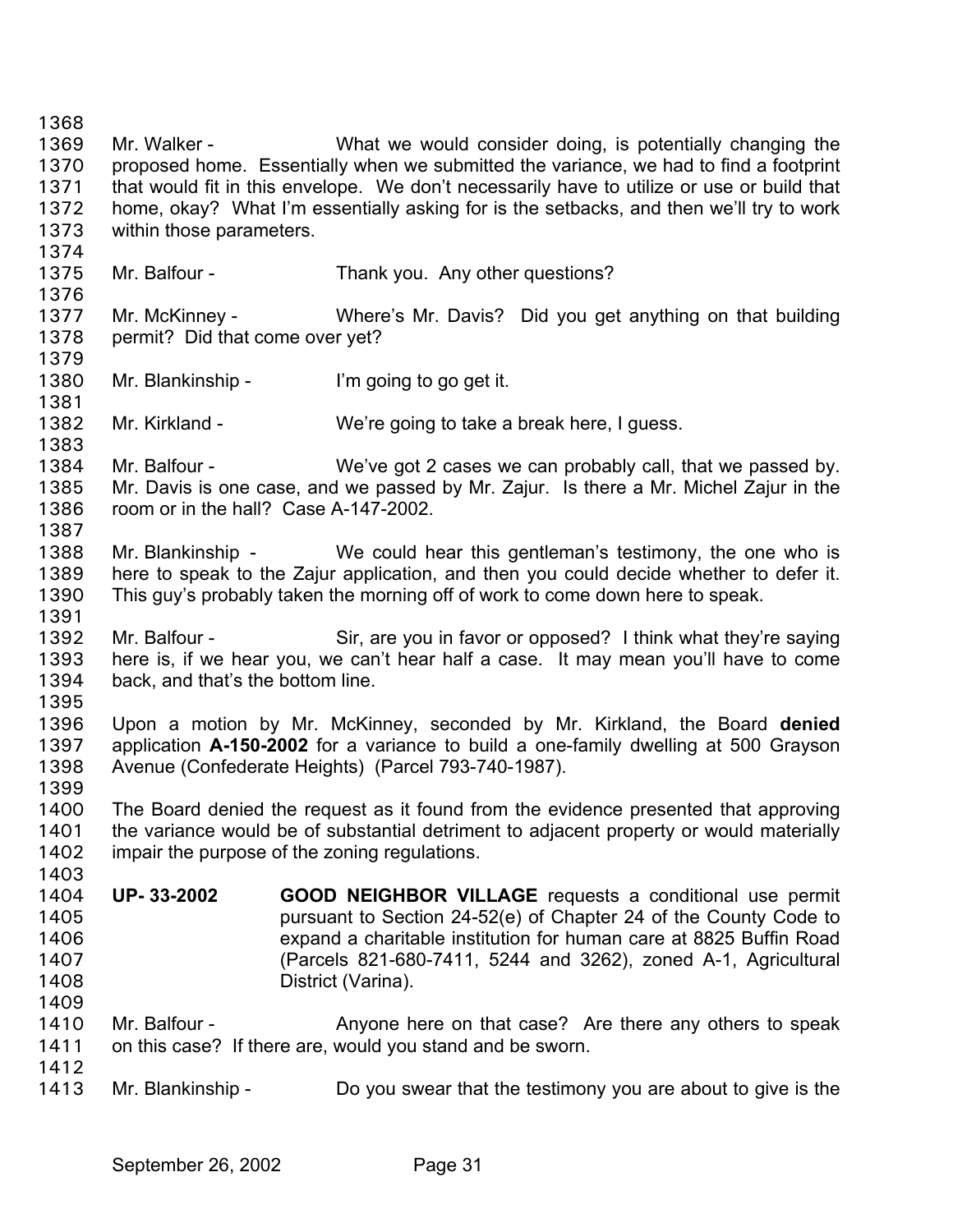1414 truth, the whole truth, and nothing but the truth, so help you God? 1415 1416 1417 1418 1419 1420 1421 1422 1423 1424 1425 1426 1427 1428 1429 1430 1431 1432 1433 1434 1435 1436 1437 1438 1439 1440 1441 1442 1443 1444 1445 1446 1447 1448 1449 1450 1451 1452 1453 1454 1455 1456 1457 1458 1459 Mr. Higgins - I do. I'm Ralph Higgins. We represent Good Neighbor Village, and we have a master plan that was approved back in '95, and last year the Village picked up some additional property. I don't know whether you can see on the map, but you can see that there's a long rectangular piece of property right there that was recently acquired, and it allowed us to take the master plan a step forward in terms of access and utilization of property. We think it's a significant improvement of the previous master plan and allows the Village a lot of flexibility in terms of the development of their concept for this property. We're requesting approval of this master plan subject to the conditions that you have. Mr. Balfour - Have you read the conditions, and they're acceptable to you? Mr. Higgins - Yes sir, yes sir. Mr. Nunnally - Mr. Higgins, how many residents do you have there now? Mr. Higgins - We have 13 residents now. Mr. Nunnally - Will it increase any with these new units? Mr. Higgins - Yes, it will increase probably 4-fold with the units. That's obviously the intent of the master plan, is to increase the capacity of the facility. Mr. Balfour - So you'll have 50-52 residents there? And you say you have read all the conditions? Mr. Higgins - Yes sir. And I think we've got a couple of Board members here who have, and I think they agree with the conditions as well. Mr. Balfour - The You haven't had any complaints or anything on this, have you sir. Mr. Blankinship - I have one question, Mr. Chairman. Do you have any idea when build-out will occur on this? Mr. Higgins - Part of the reason for this master plan is to solicit development funds for the construction of the facilities. Most of the facilities are built by private funds, and this master plan, the partial intent of it is to get development. We don't know – somebody might come along and fall out of heaven and build all of the units for us, next year hopefully, but we don't know. Mr. Balfour - Are there any other questions of Mr. Higgins? Thank you sir.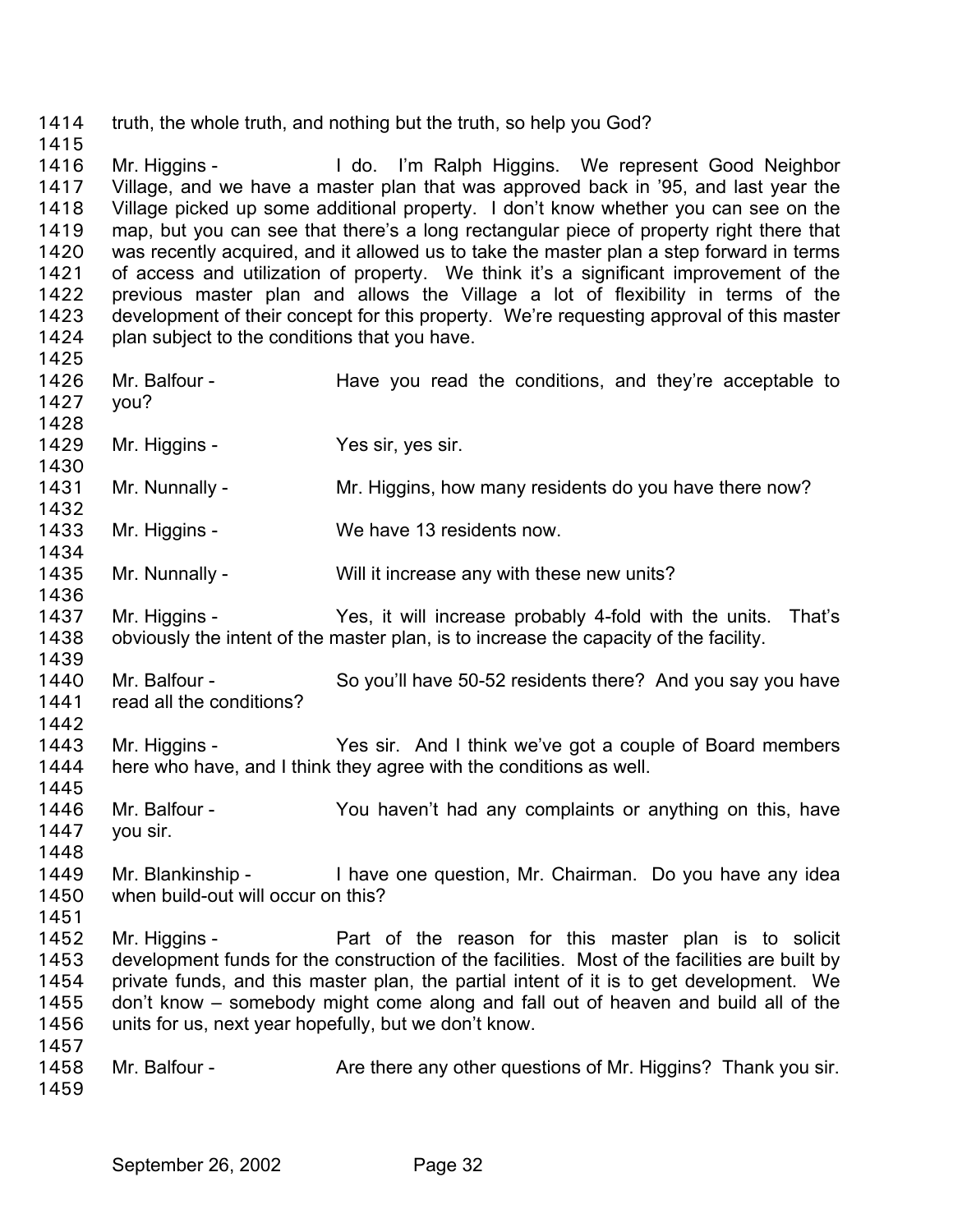After an advertised public hearing and on a motion by Mr. Nunnally, seconded by Mr. Kirkland, the Board **granted** application **UP-33-2002** for a conditional use permit to expand a charitable institution for human care at 8825 Buffin Road (Parcels 821-680- 7411, 5244 and 3262). The Board granted the use permit subject to the following conditions: 1460 1461 1462 1463 1464 1465

1466 1467 1468 1469 1470 1. Only the improvements shown on the plan filed with the application may be constructed pursuant to this approval. No substantial changes or additions to the layout may be made without the approval of the Board of Zoning Appeals. Any additional improvements shall comply with the applicable regulations of the County Code.

1471 1472 1473 1474 1475 2. The applicant shall present a complete grading, drainage, and erosion control plan prepared by a Professional Engineer certified in the state of Virginia to the Department of Public Works for approval. This plan must include the necessary floodplain information if applicable.

1476 1477 1478 1479 1480 3. At the time of building permit application, the applicant shall submit the necessary information to the Department of Public Works to ensure compliance with the requirements of the Chesapeake Bay Preservation Act and the code requirements for water quality standards.

1481 1482 1483 4. The parking lot, driveways, and loading areas shall be subject to the requirements of Section 24-98 of Chapter 24 of the County Code.

1484 1485 1486 5. A detailed landscaping and lighting plan shall be submitted to the Planning Office with the building permit for review and approval.

1487 1488 1489 6. All exterior lighting shall be shielded to direct light away from adjacent property and streets.

1490 1491 1492 1493 7. All landscaping shall be maintained in a healthy condition at all times. Dead plant materials shall be removed within a reasonable time and replaced during the normal planting season.

1494 1495 8. Fire lanes shall be marked and maintained in accordance with the Fire Prevention Code in effect.

1497 1498 1499 9. All traffic control signs shall be fabricated as shown in the Virginia Manual of Uniform Traffic Control Devices for Streets and Highways.

1500 1501 10. All trash shall be in closed containers with regular pickups, the area shall be kept clean, and the containers shall be properly screened.

1503 1504 1505 11. Those areas on the master plan designated for "future development" are not included in this approval and may not be developed unless and until plans for their development are approved by the Board of Zoning Appeals.

1496

1502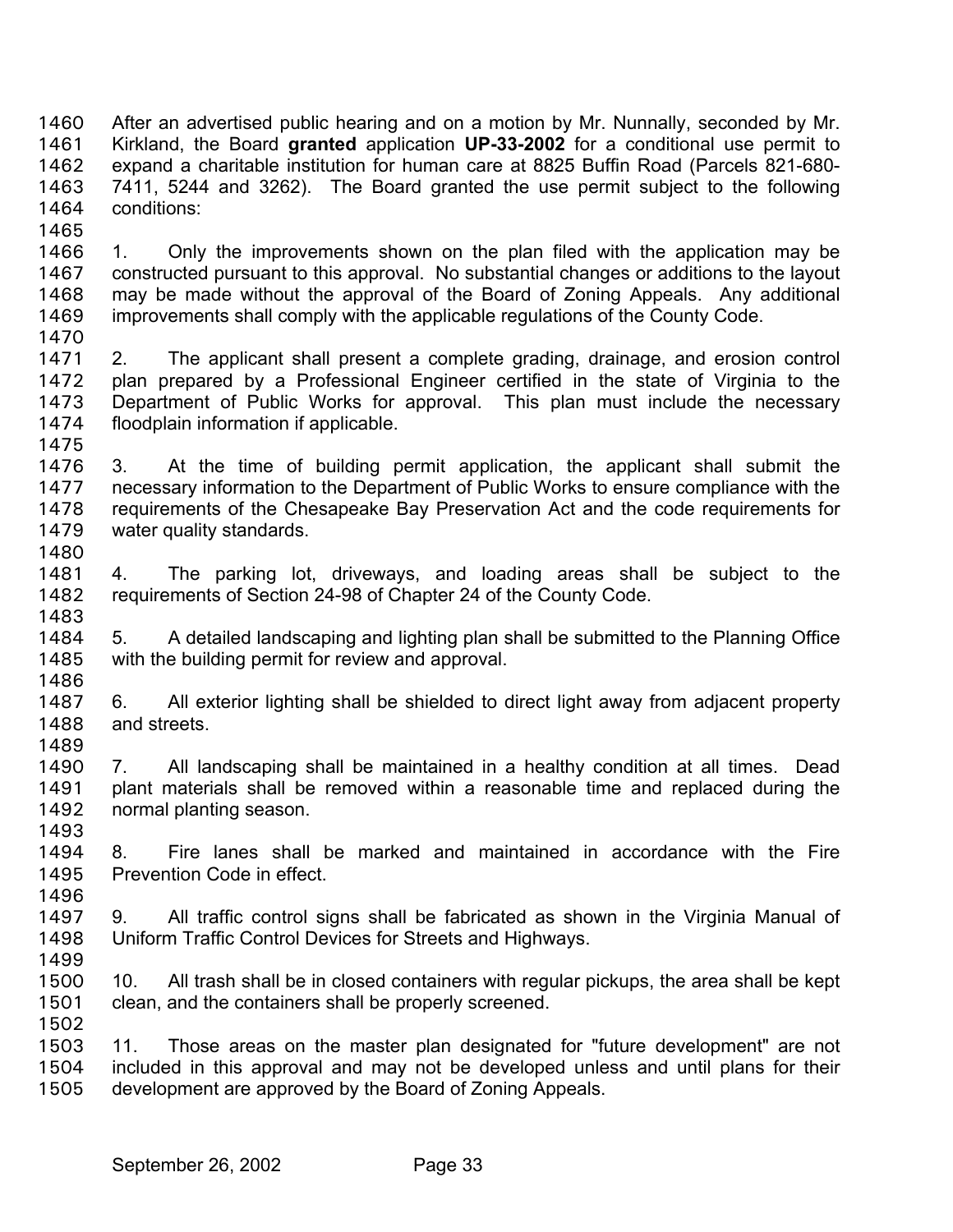1506

1511

1507 1508 1509 1510 12. Except those portions of the frontage along Buffin Road where there are no existing trees, the applicant shall preserve the existing trees on the site wherever practicable and shall preserve a natural buffer of trees for a depth of 35 feet around the perimeter of the property.

|      | 1512 Affirmative: | Balfour, Kirkland, McKinney, Nunnally |  |
|------|-------------------|---------------------------------------|--|
| 1513 | Negative:         |                                       |  |
| 1514 | Absent:           | Wright                                |  |

1515

1521

1516 1517 1518 1519 1520 The Board granted this request, as it found from the evidence presented that, due to the unique circumstances of the subject property, strict application of the County Code would produce undue hardship not generally shared by other properties in the area, and authorizing this use permit will neither cause a substantial detriment to adjacent property nor materially impair the purpose of the zoning regulations.

- 1522 1523 1524 1525 1526 1527 1528 1529 1530 1531 **A -151-2002 JOHN S. HAYDEN** requests a variance from Section 24-94 of Chapter 24 of the County Code to build an addition at 2303 Leighton Court (Tuckahoe Village West) (Parcel 730-749-0750), zoned R-2A, One-family Residence District (Tuckahoe). The minimum side yard setback and total side yard setback are not met. The applicant has 10.8 feet minimum side yard setback and 23.3 feet total side yard setback, where the Code requires 12 feet minimum side yard setback and 30 feet total side yard setback. The applicant requests a variance of 1.2 feet minimum side yard setback and 6.7 feet total side yard setback.
- 1533 1534 1535 Mr. Balfour - **Are there any others to testify in this matter?** Are you Mr. Hayden? Raise your right hand and be sworn, please.
- 1536 1537 Mr. Blankinship - Do you swear that the testimony you are about to give is the truth, the whole truth, and nothing but the truth, so help you God?
- 1538

1532

1539 1540 1541 1542 1543 1544 1545 1546 1547 1548 1549 1550 1551 Mr. Hayden - I do. My name is John S. Hayden. What I've got here is, in the course of developing this project, we discovered a deep, thick layer of shrink swell soil along the north building line of the house. It's just over to the left of the pictures showing. The soil has, with the dryness and whatnot, has caused cracking along the foundation along that same side – both the front and the rear corners of the house have already cracked, and where I propose building out to the back, I'm still in that same thick, gooey layer of shrink swell soil. But we've found, just of to the left, looking at this picture, there's a significantly better area of soil and a layer of rock. It transitions from that gray, muchmorelessite. I'm not sure exactly the pronunciation of it, but it transitions from that over to hardpan and a layer of rock, so it would give me a very solid foundation to build on and prevent that possibility of cracking. I've got some pictures showing the cracks on the front of the back, and then I also, last night took pictures of the soils right there at the corner of the house that we were originally looking at building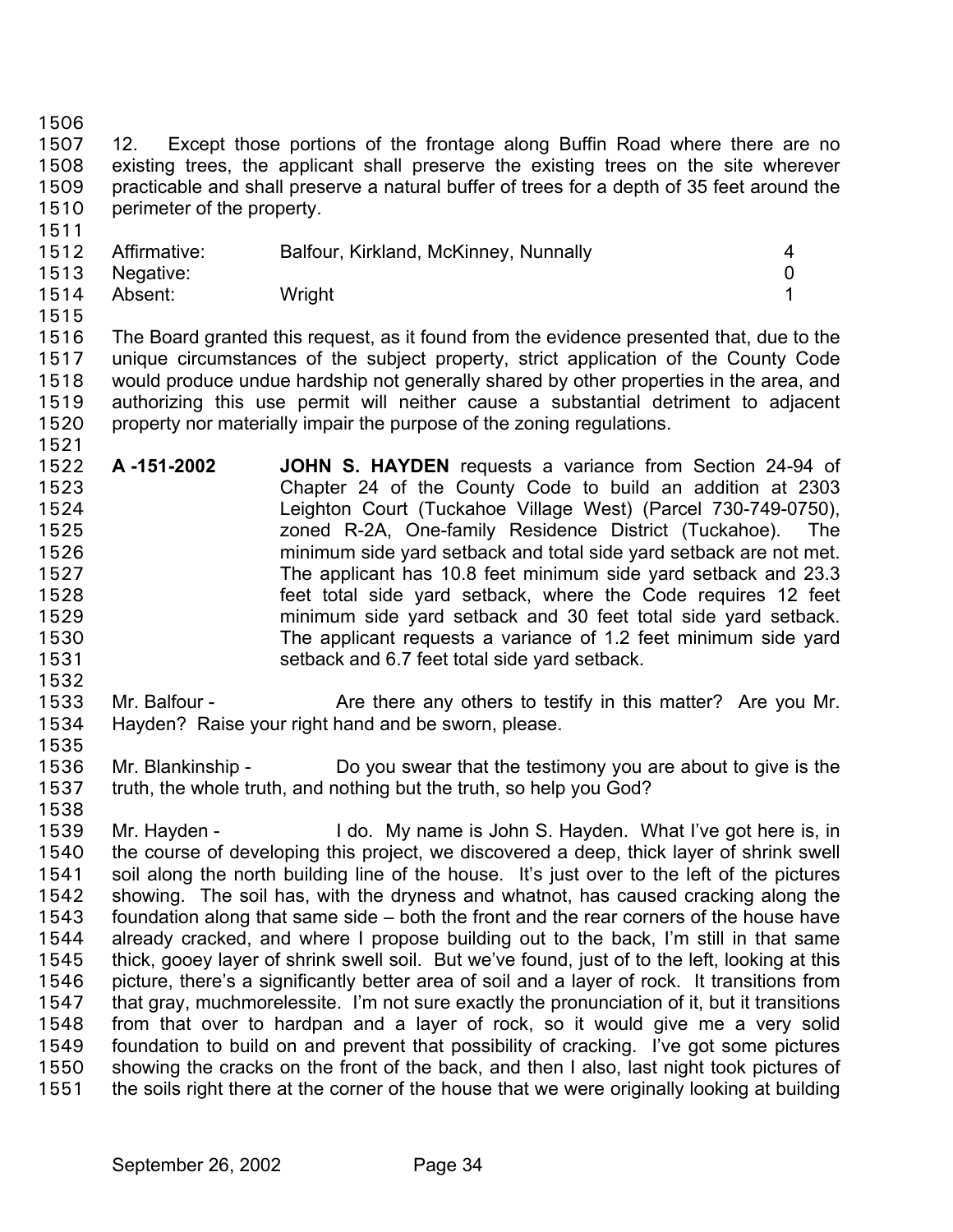on, and then a little bit further towards my neighbor's yard, where it transitions to that much better soil. What I have is a severe hardship on this property, due to geological conditions, and we've looked hard with our engineer at other possible less expensive designs, but this is the best permanent solution that we've been able to come up with. It's a bad situation, and this is the best solution to that bad situation. We've got a pieshaped lot that pinches down both of our side yards to a point in the small back yard, and Leighton Court also has an unusual curve, it's kind of a hooked curve you can see there on the drawing, right in front of our house, that puts the majority of our land out into the side yard, which really can't be used, on the right-hand side of that picture, which limits our available space, and really limits our redesign options. It's a unique situation, and this combination of factors truly does place us in a position of unreasonable hardship. I need your help. 1552 1553 1554 1555 1556 1557 1558 1559 1560 1561 1562 1563 1564

1565 1566 1567 Mr. Balfour - Is the construction going to be brick to match your house, or brick and frame? How's it going to match it?

1568 1569 1570 1571 1572 1573 Mr. Hayden - Yes sir, it's going to match up the same. We've already purchased the bricks, and finding matching bricks that will blend in was quite a challenge, but we've got the bricks available, to put bricks along the foundation, and then the 5 inch vinyl siding going up from there, so it will match just as the rest of the house.

1574 1575 1576 Mr. Balfour - Are they going to fix your problems here? Well if you've got his name, I might want it; I've got some I need, and I can't get anybody to do it; it's too small a job.

1577 1578 1579 1580 1581 1582 1583 1584 1585 1586 1587 1588 1589 Mr. Hayden - It's a challenge; there are a lot of different approaches, and none of them will give you a guarantee that it's going to last forever, and that's the reason that I want to get over to real solid soil, as opposed to just continuing on. I've got an engineer's letter from Mr. Hall, stuck to the photos. I've also got signed letters from each of my neighbors on Leighton Court stating no objections and offering he reasons why they think it's a good idea to go ahead with this. No one objected at all, and I've also got all the adjoining homeowners on Old Coach. In fact, my neighbor just to the left, where this abuts, was the first to come over and brought this to me and said, "John, take this to the Board to show that we don't have any objections," and then I thought, well maybe I ought to talk to my other neighbors as well, since they couldn't be here..

| 1590<br>1591 | Mr. McKinney - | What kind of work do you do, Mr. Hayden?                     |
|--------------|----------------|--------------------------------------------------------------|
| 1592         | Mr. Hayden -   | I'm a fire systems engineer.                                 |
| 1593<br>1594 | Mr. McKinney - | If we get a lot of rain, these cracks will go back together. |
| 1595         |                |                                                              |
| 1596<br>1597 | Mr. Hayden -   | Yes sir, they do.                                            |